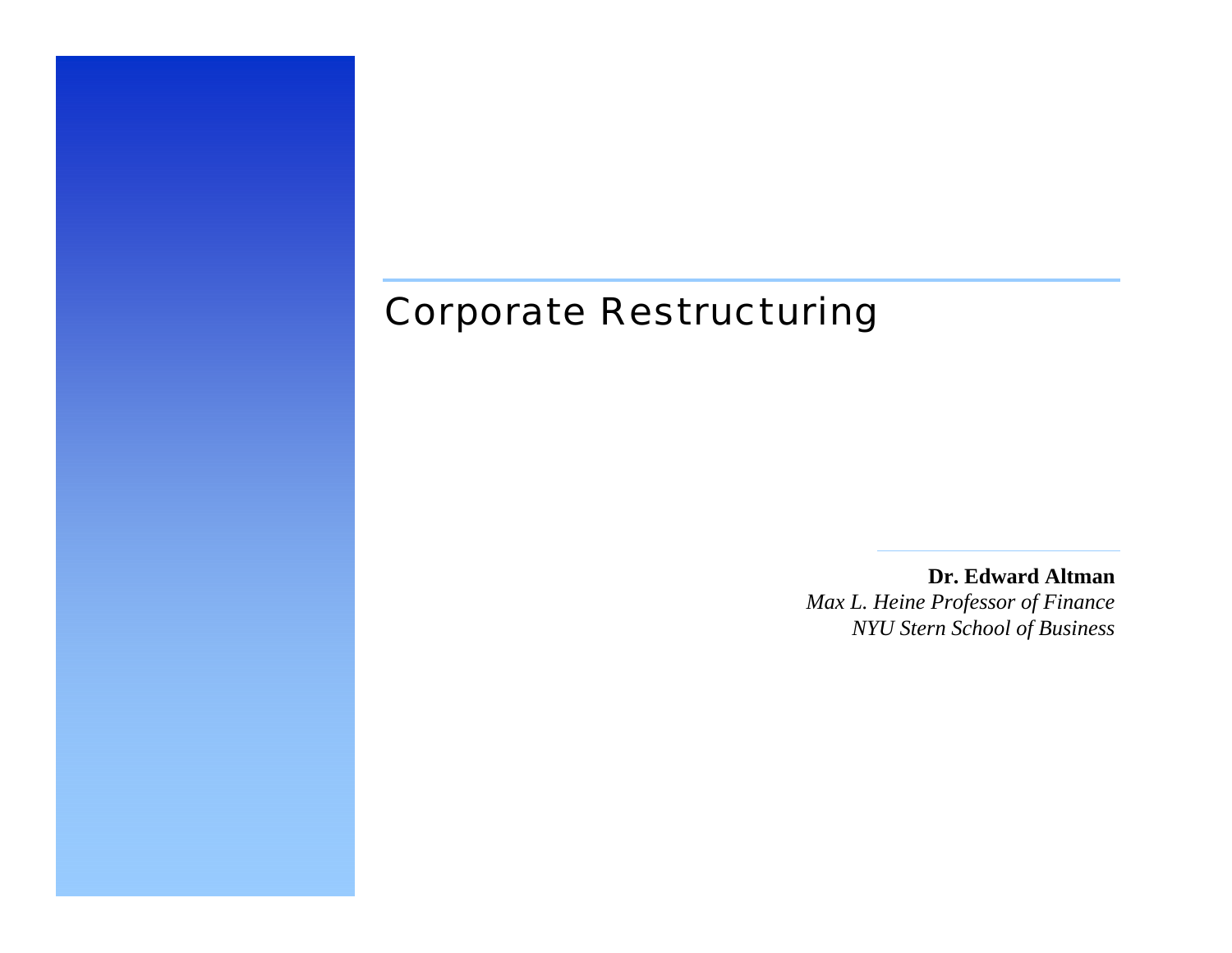# Corporate Restructuring

#### **Defined as:**

Any substantial change in a company's business portfolio or financial structure

### **Objectives:**

- •Redeploy assets
- $\bullet$ Exploit financial capacity
- •• Improve competitiveness
- •Preserve independence
- $\bullet$ All of the above to increase firm value except independence

#### **Examples:**

Mergers & Acquisitions Div estitures & Spin-offs Leveraged Buyouts (LBOs) Leveraged Recapitaliz ations (Recaps) Major share or bond repurchases Joint ventures and minority interest investments Distressed restructuring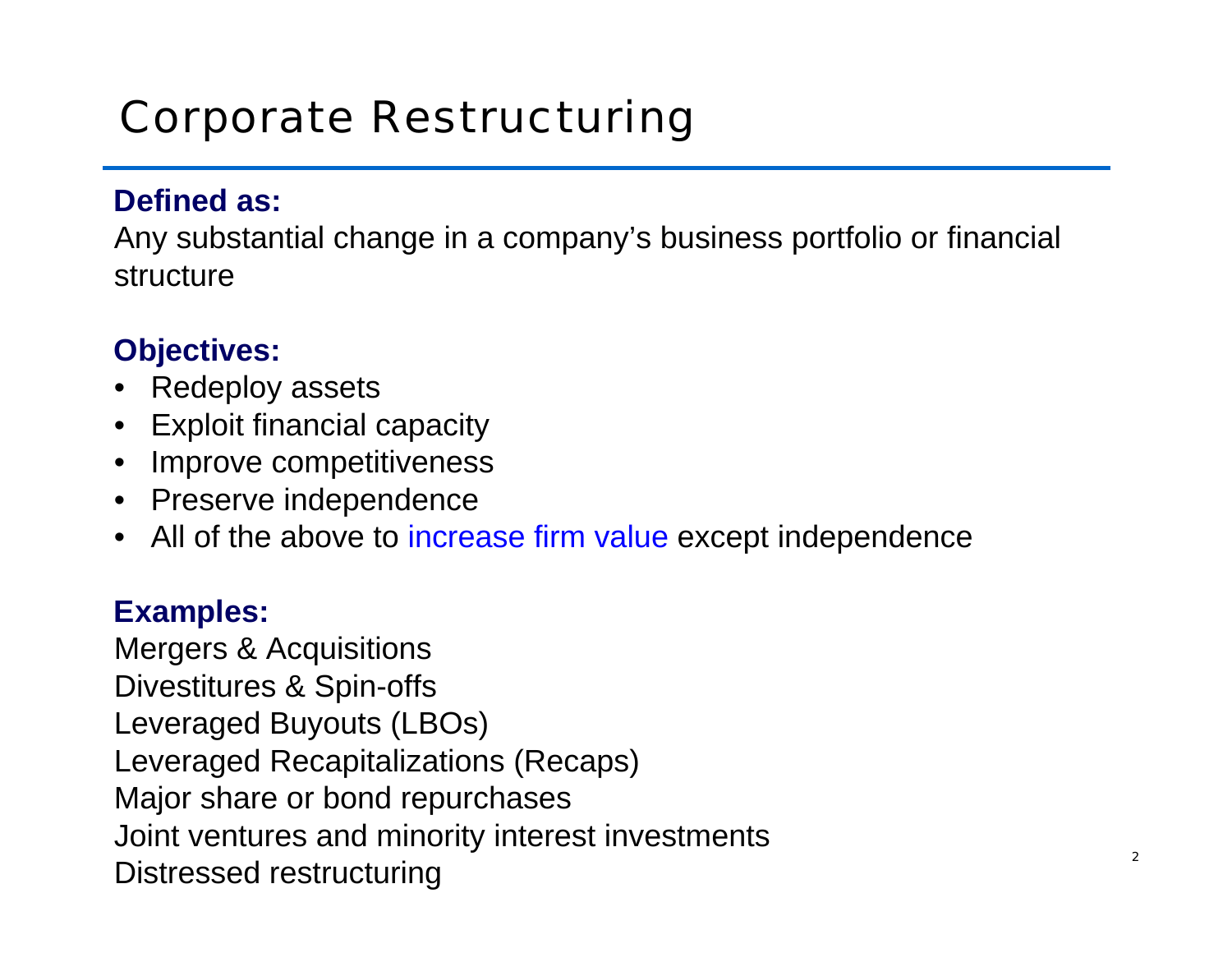# Average Historical LBO Experience

| Pre buyout value of equity              | \$350          |
|-----------------------------------------|----------------|
| Average buyout purchase price           | \$500          |
| Average gain to pre-buyout shareholders | 40%            |
| Equity as % of total capital            | 14%            |
| Debt as % of total capital              | 86%            |
| Debt/Equity ratio                       | 6:1            |
| Incremental debt                        | \$400          |
| Implied capital gain on buyout          | \$210          |
| Post buyout sale of firm                | \$750          |
| Post buyout gain from sale (50%)        | \$250          |
| Return on investment (New Equity)       | $\overline{?}$ |

Note: Based on sample of 48 LBOs

<sup>3</sup> Source: From S. Kaplan's 'Management Buyouts: Efficiency Gains or Value Transfers', unpublished University of Chicago, ms., October 1988, discussed in M.Jensen, S.Kaplan and L.Stiglin, 'Effect of LBOs on Tax Revenues of the U.S. Treasury', January 1989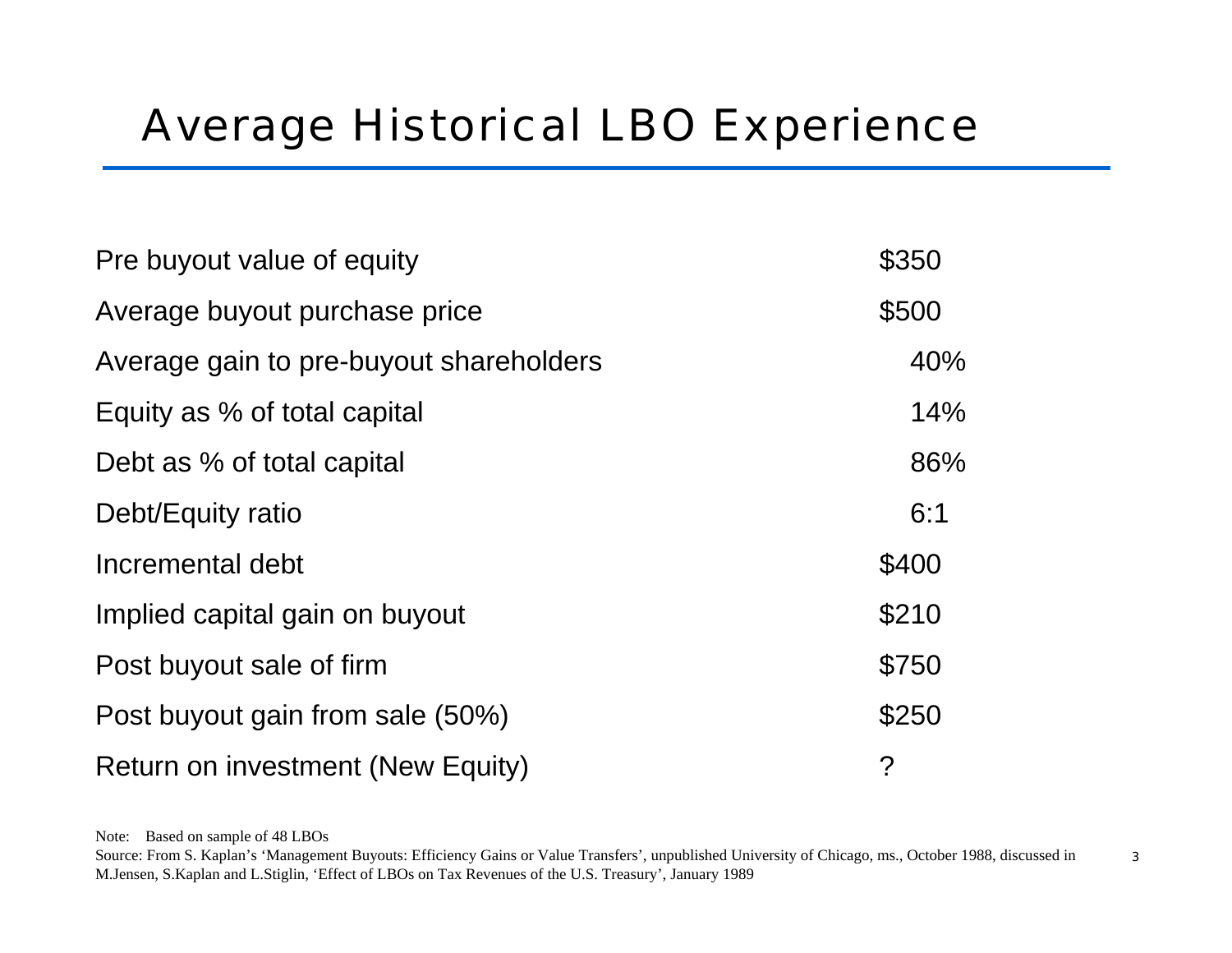# Full Cycle LBOs: Cashing out of LBO investment

### **Methods to Cash Out**

| <b>Asset Sales</b>        | <b>Sale of entire firm</b>       | <b>Going Public (Again)</b> |
|---------------------------|----------------------------------|-----------------------------|
| <b>Product Lines</b>      | Mergers &<br><b>Acquisitions</b> | <b>IPO</b>                  |
| <b>Divisions</b>          |                                  | <b>Partial or Complete</b>  |
| Stand-alone<br>operations |                                  |                             |
| Partial or complete       |                                  |                             |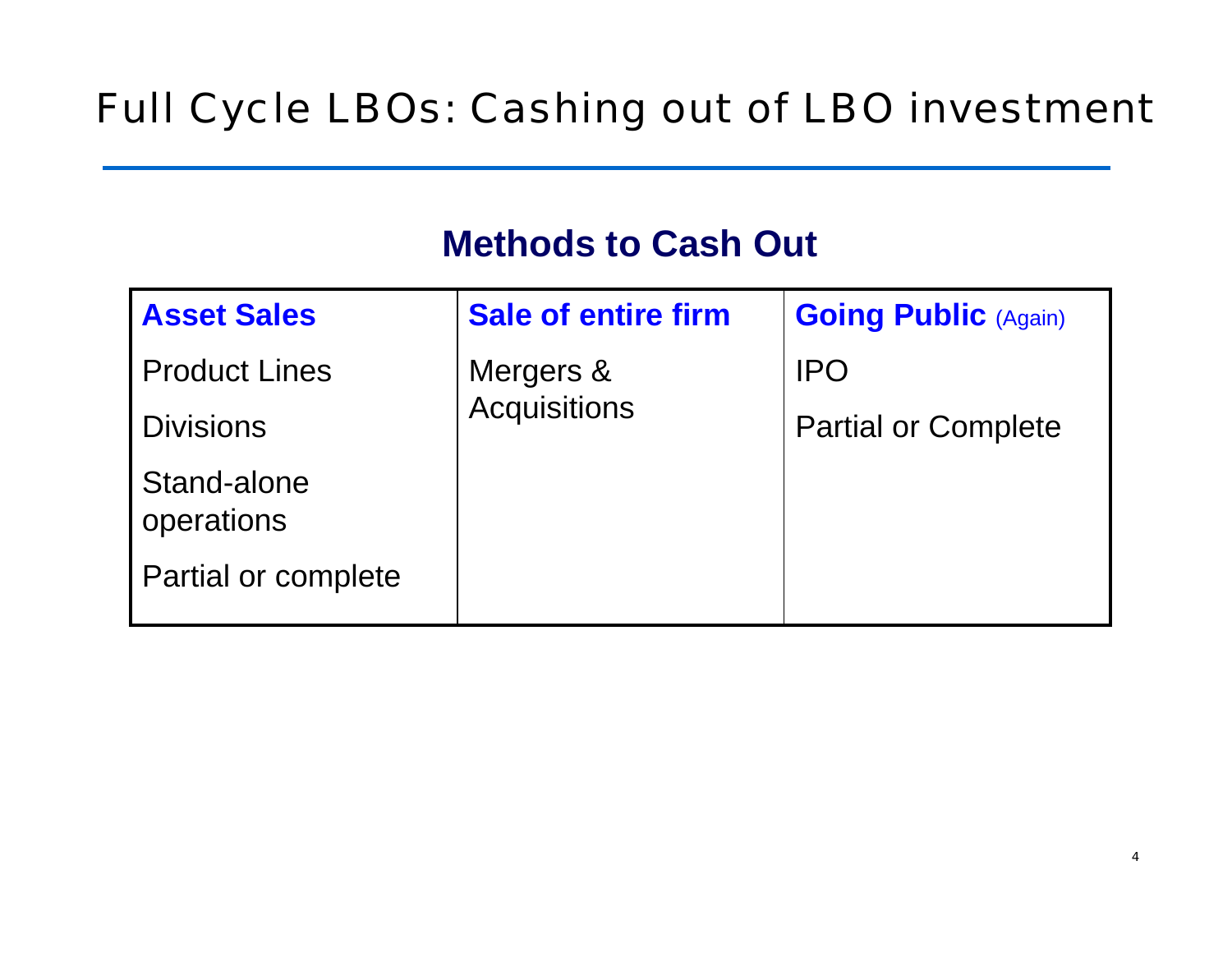# Selected Capital Structures

**%**

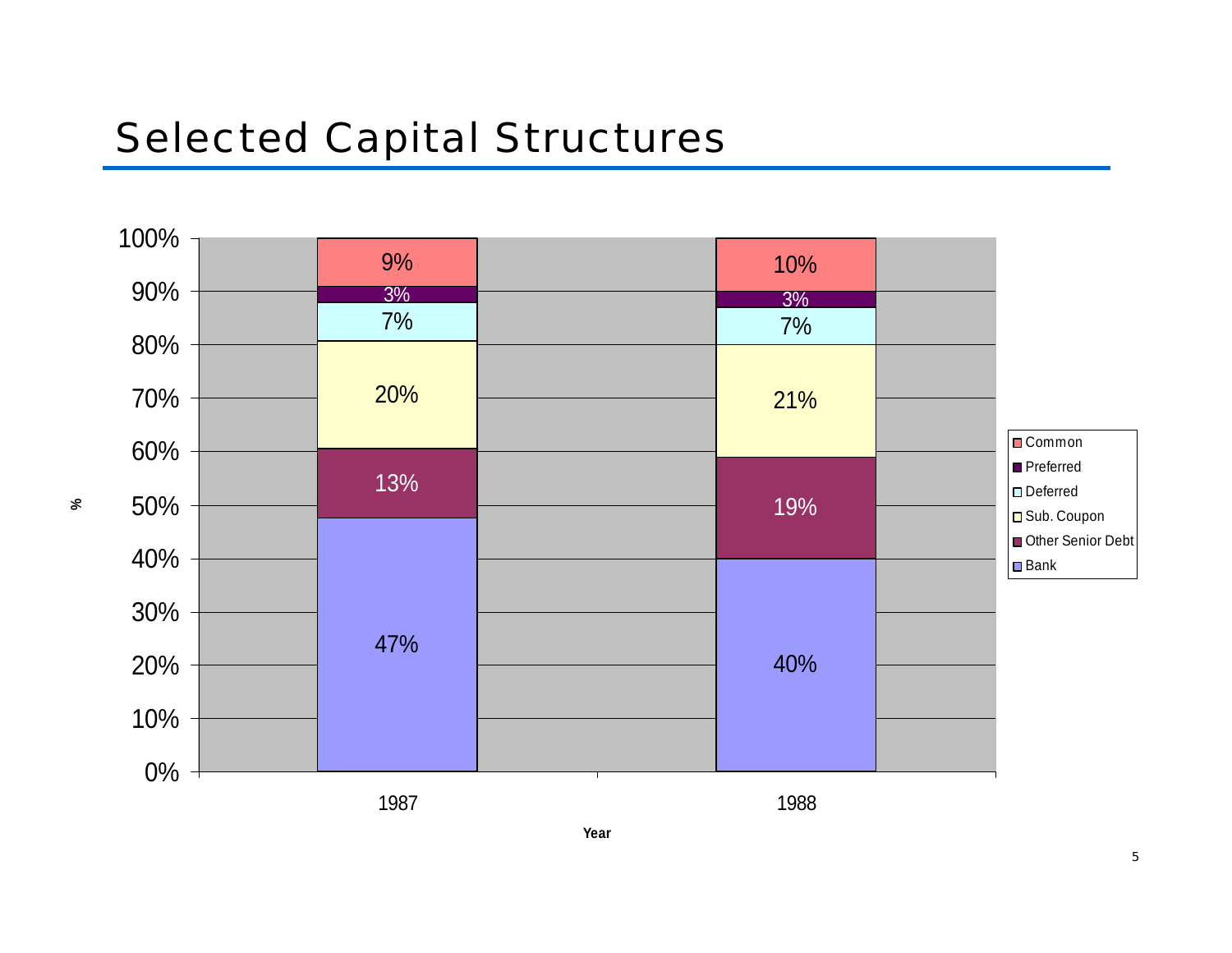## Corporate Restructuring Meltdowns In the 1980's

**Leveraged Recapitalizations** – Distress primarily due to lower than expected operating earnings and low er proceeds from asset sales as well as far too much debt in m ost cases

- • 31% (9 of 29) of firms com pleting recaps from 1985-1988 subsequently encountered financial distress (Denis & Denis, JFE, 37, 95)
- • These distressed situations included:
	- Carter Hawley Hale (87) Chapter 11 (91)
	- –Goodyear Tire & Rubber (87) – Distressed Restructuring (91)
	- –Harcourt Brace Jovanovich –Distressed Sale
	- –Holiday Corp. – Distressed Sale
	- –– Interco (88) – Chapter 11 (91)
	- –Quantum C hemical (88) – Distressed R estructuring (91)
	- –Standard Brands Pai nt (98) – Chapter 11 (92)
	- –Swank (88) – Distress ed Restructuring (91)
	- US G (88) Chapter 11 (92)
- • 36% of MBOs from 1985-1989 defaulted on their debt; 25% distressed from 1980-89. Examples were:
	- –R. H. Mac y's – (86) – Chapter 11 (92)
	- –National G ysu m – (86) – Chapter 11 (90)
	- –R e v c o Drugs – (86) – Chapter 11 (88)
	- –Fruehart – (86) – Default (90)
	- –Southland C orp. – (87) – Chapter 11 (90)
	- –Jim Walter (Hillsborough) – (88) – Chapter 11 (89)
	- –Charter Medical – (88) – Chapter 11 (92)
	- –Seaman Furniture – (88) – Chapter 11 (92)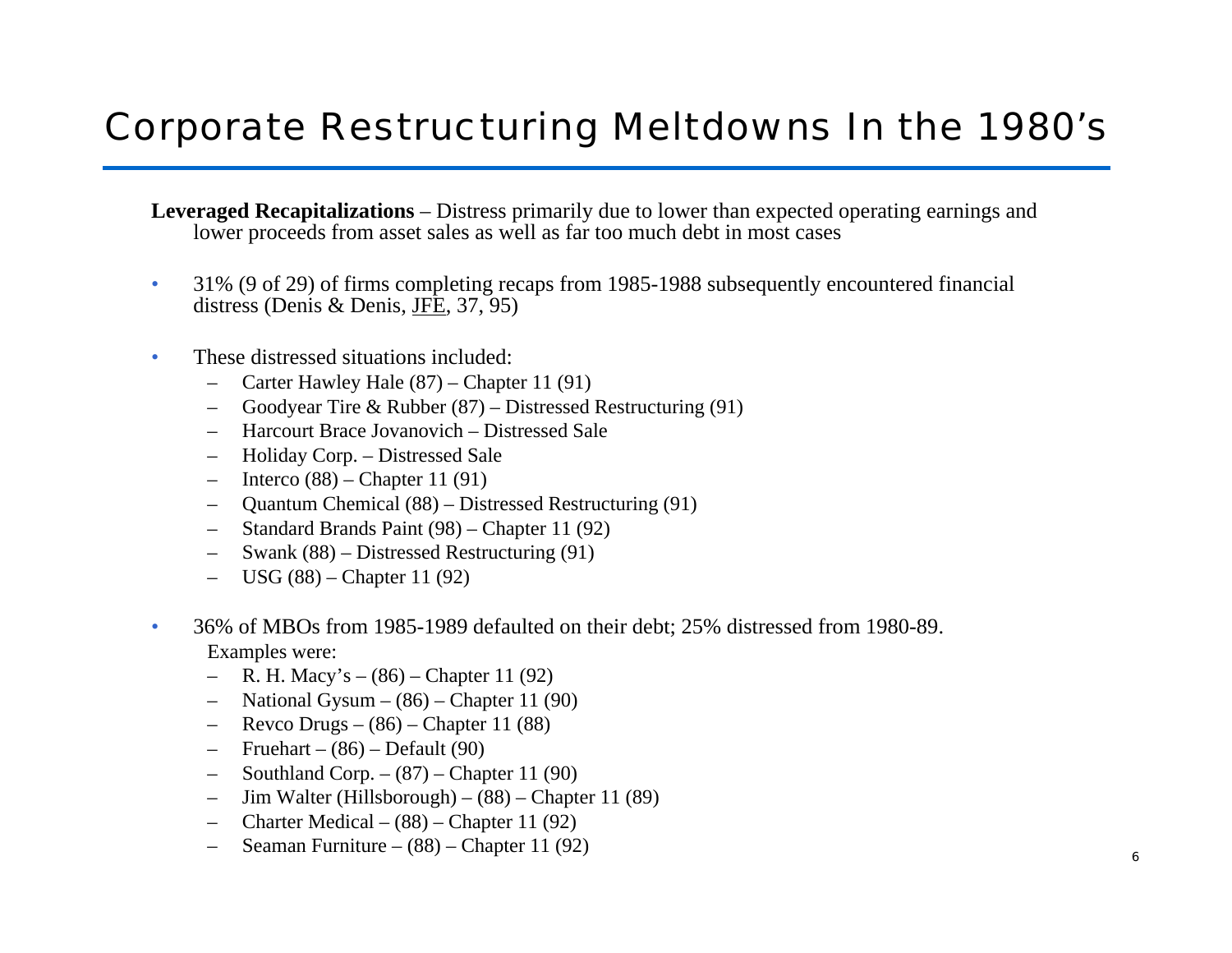### Median Statistics on MBO/LBOs in the United States (1980-1989)

| Year         | <b>Number of</b><br><b>MBO/LBOs</b> | Average<br><b>Size-Capital</b><br>(\$ Millions) | <b>EBITA</b><br>$\mathbf{Multiplier}^{(1)}$ | Premium<br>Paid $\frac{9}{6}$ <sup>(2)</sup> | Deals with<br>HY Bonds % | <b>Bank Debt</b><br><b>Total Debt</b> |
|--------------|-------------------------------------|-------------------------------------------------|---------------------------------------------|----------------------------------------------|--------------------------|---------------------------------------|
| 1980-81      | 6                                   | \$397                                           | 6.1 X                                       | 51%                                          | $0\%$                    | 39%                                   |
| 1982         | 8                                   | 164                                             | 5.8                                         | 64                                           | $\boldsymbol{0}$         | 73                                    |
| 1983         | 10                                  | 392                                             | 7.4                                         | 34                                           | $\boldsymbol{0}$         | 76                                    |
| 1984         | 17                                  | 383                                             | 7.0                                         | 41                                           | 6                        | 72                                    |
| 1985         | 12                                  | 923                                             | 7.7                                         | 26                                           | 58                       | 42                                    |
| 1986         | 15                                  | 371                                             | 7.4                                         | 39                                           | 40                       | 52                                    |
| 1987         | 20                                  | 439                                             | 9.3                                         | 41                                           | 50                       | 54                                    |
| 1988         | 31                                  | 477                                             | 8.7                                         | 48                                           | 61                       | 55                                    |
| 1989         | 5                                   | 316                                             | 7.5                                         | 57                                           | 60                       | 57                                    |
| <b>Total</b> | 124                                 | \$395                                           | 7.8                                         | 43%                                          | 37%                      | 56%                                   |

Source: S. Kaplan & J. Stein, (1993), <u>QJE</u>, May.<br><sup>(1)</sup>Capital (MV Equity + Debt + Fees – Cash Removed) / EBITDA.<br><sup>(2)</sup>Price paid/Price two months prior to announcement of MBO.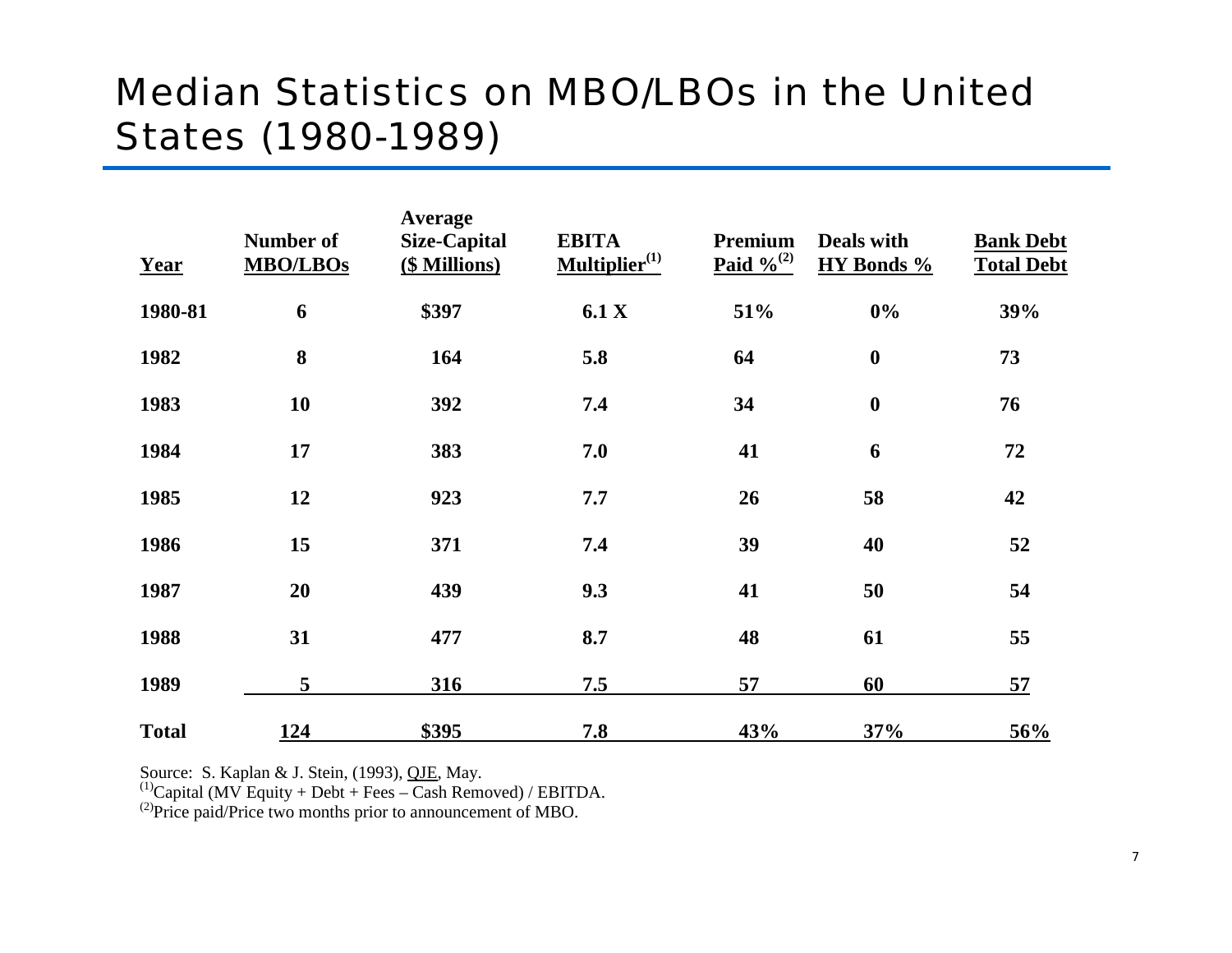# Role of Equity in LBOs – Last 15 years

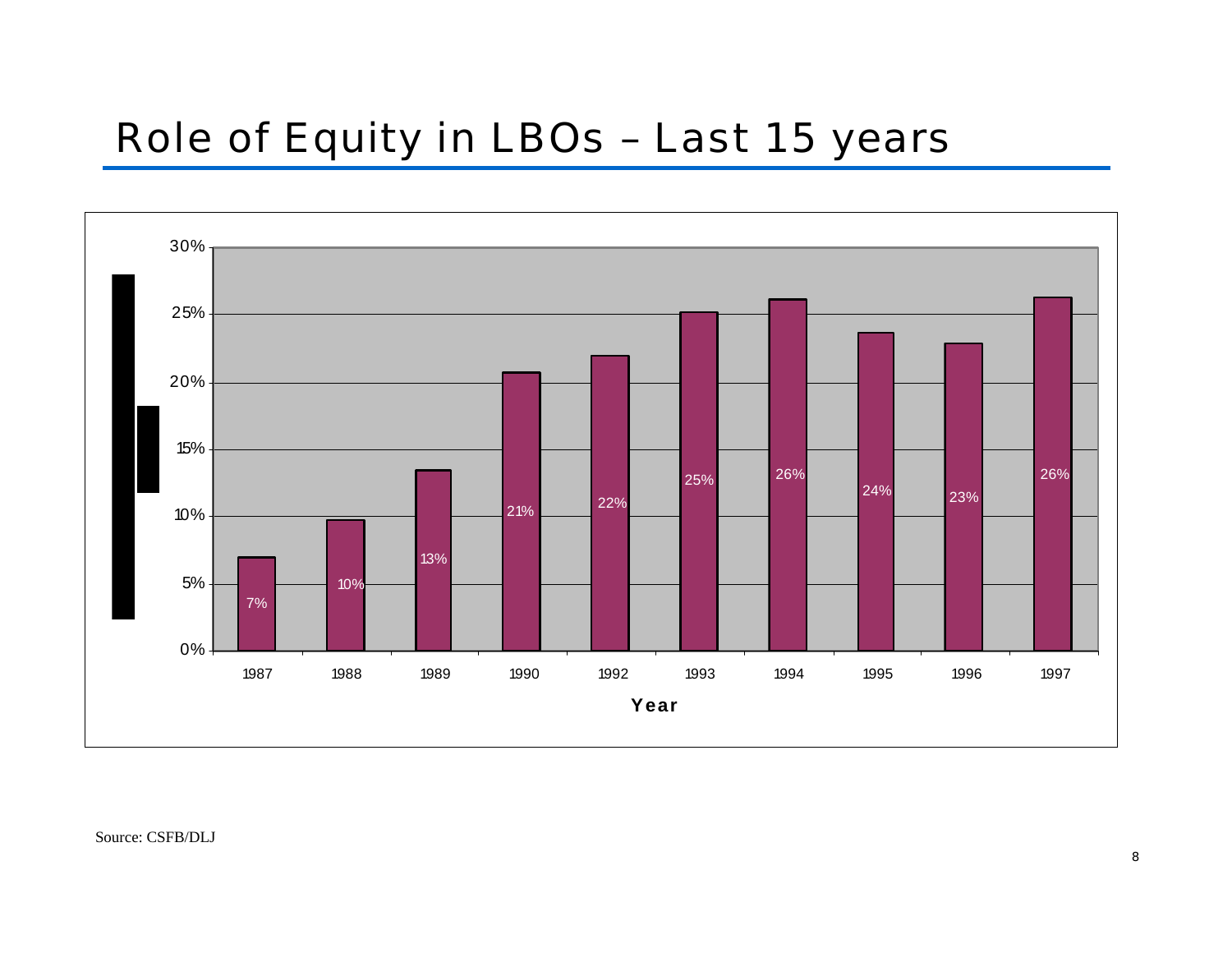# Role of Equity in LBOs – Last 15 years

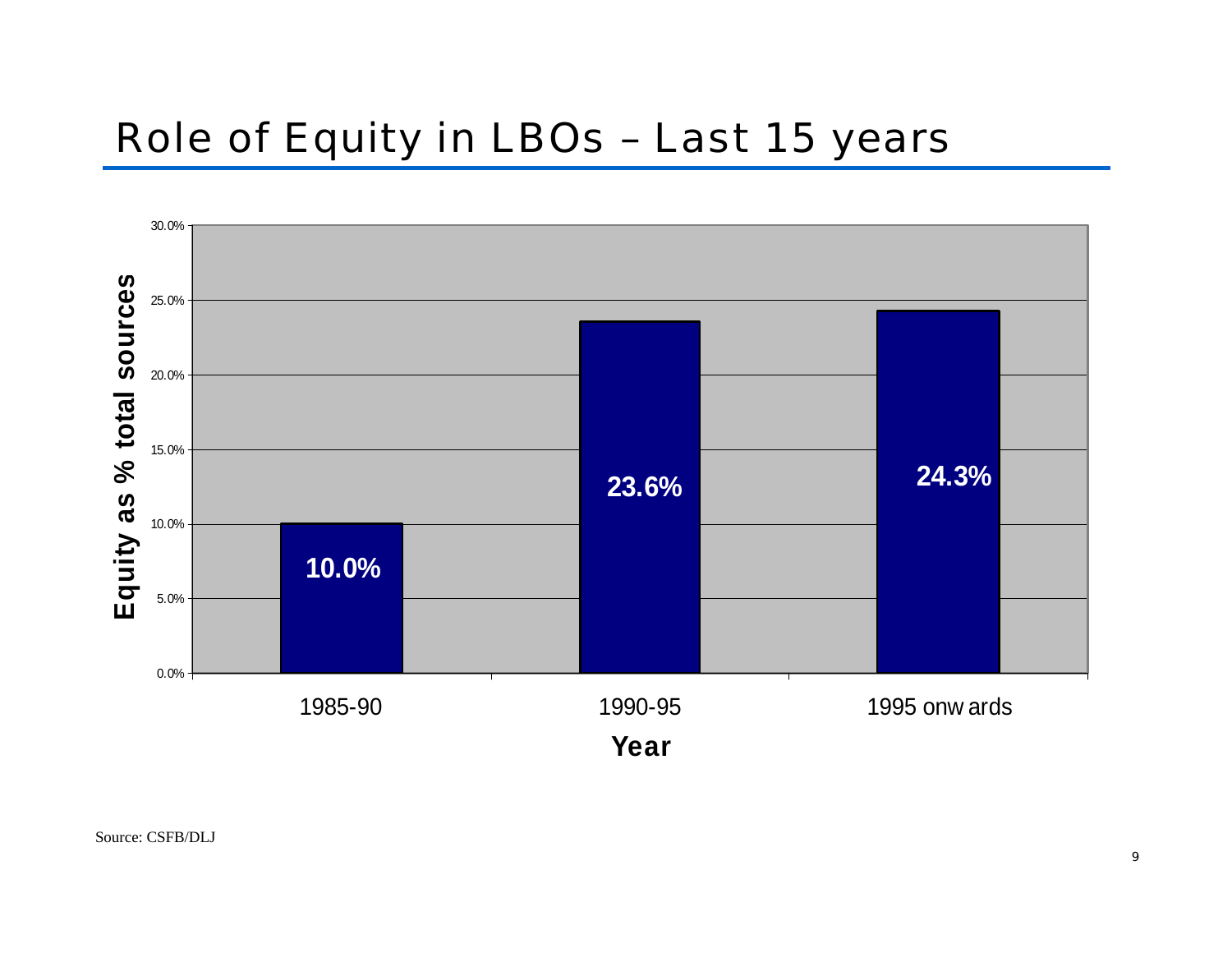# Overall M&A activity volume 1963-2002



S ource: M ergerstat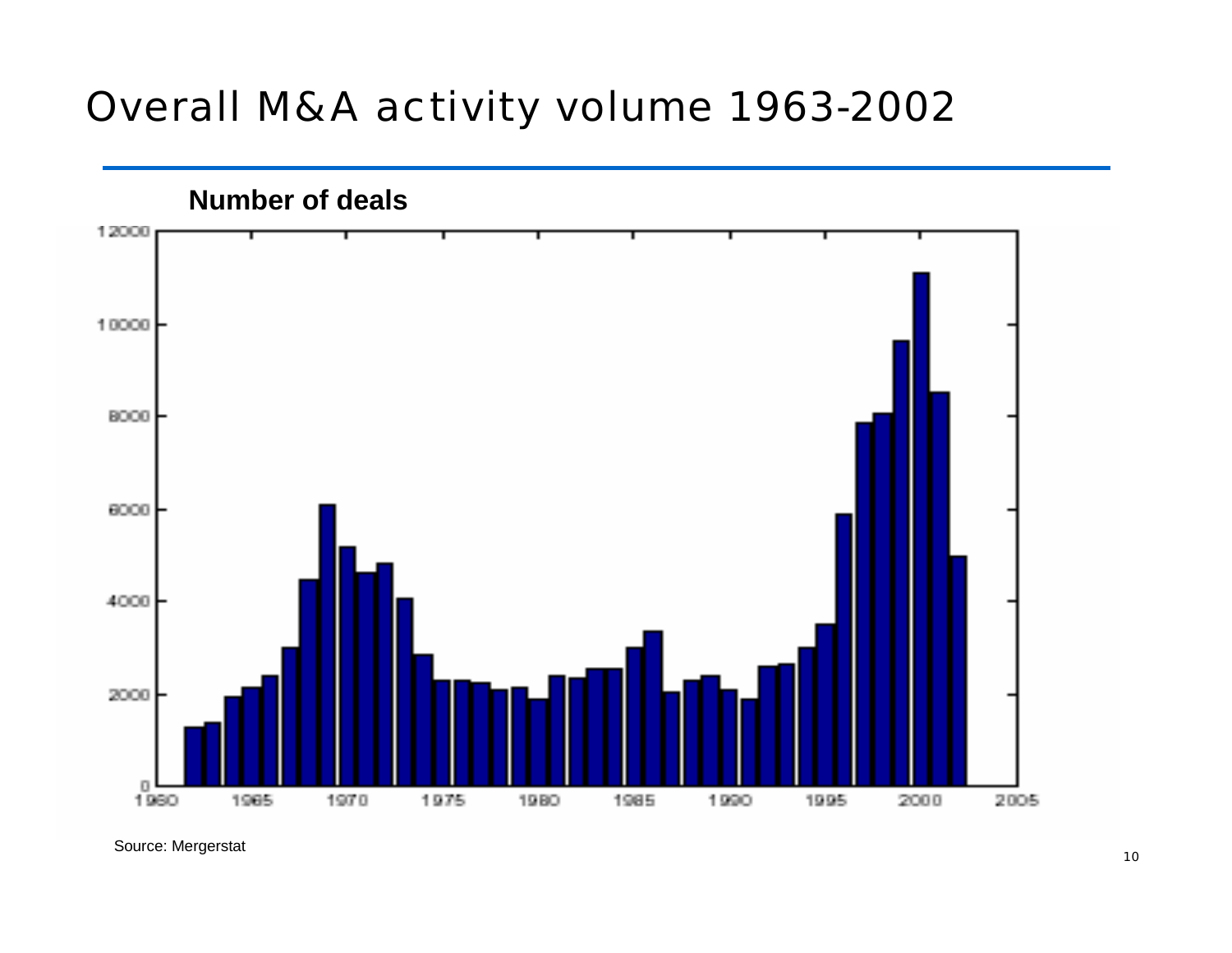#### **M&A Activity**



The number and value of domestic M&A transactions languished in 2Q '02 at levels not seen since the early '90s. The number of transactions in 2O '02 was 30% less than the same quarter last year and 51% less than the peak of deal activity in1Q '00. Cautious debt capital markets, floundering public equity markets, ongoing concern about the direction of the economy, and the effects of numerous accounting scandals conspire to make it a difficult environment for deal making.

Source: Securities Data Corporation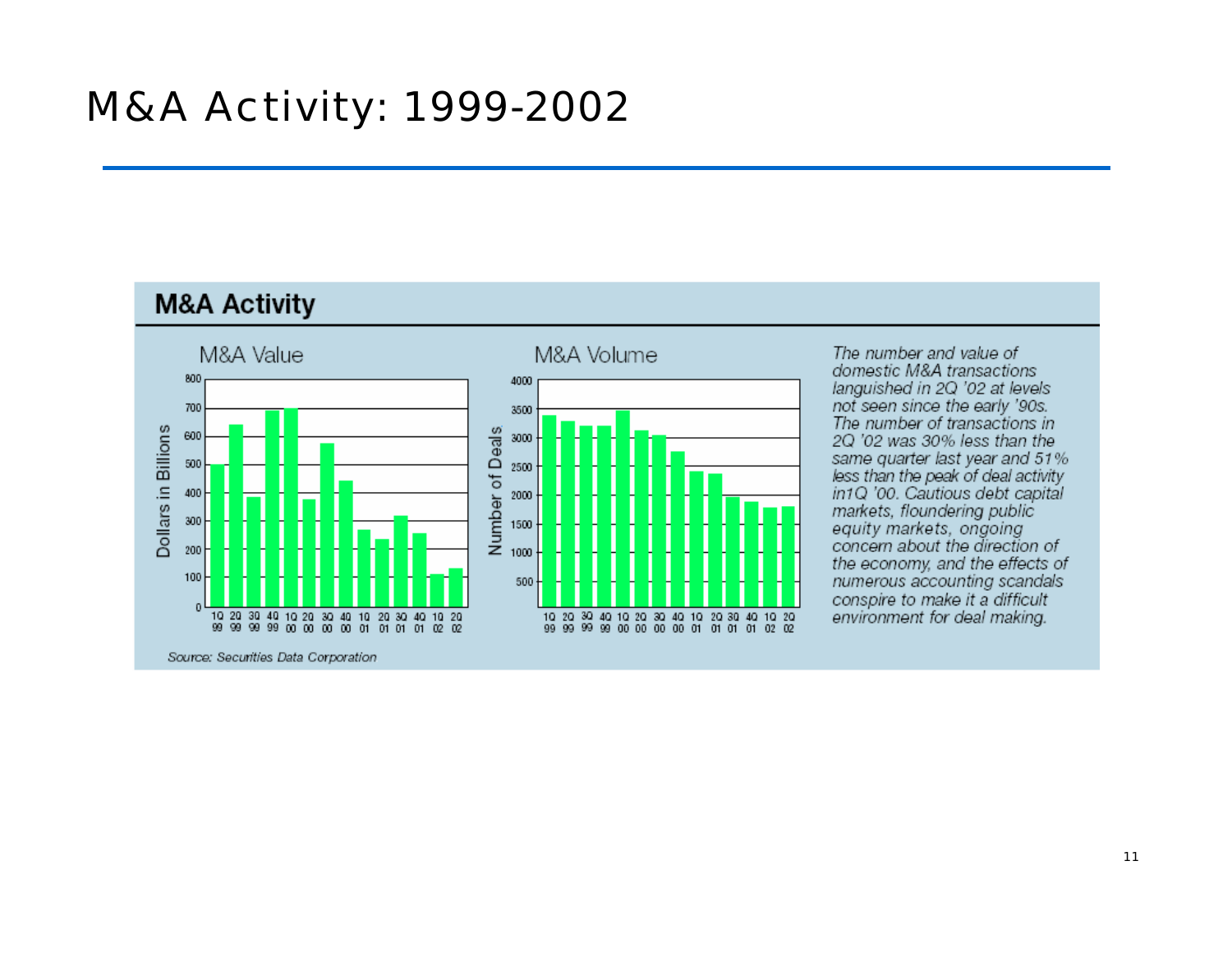#### **Bank Loan Market**



Average Pro Forma Adjusted Leverage Ratios

In the first half of '02 we have seen a slight increase in the average debt leverage obtainable in support of acquisitions. Institutional investors have demonstrated a healthy appetite for a limited supply of institutional tranche paper, while bank investors continue to be cautious.

Source: Portfolio Management Data, LLC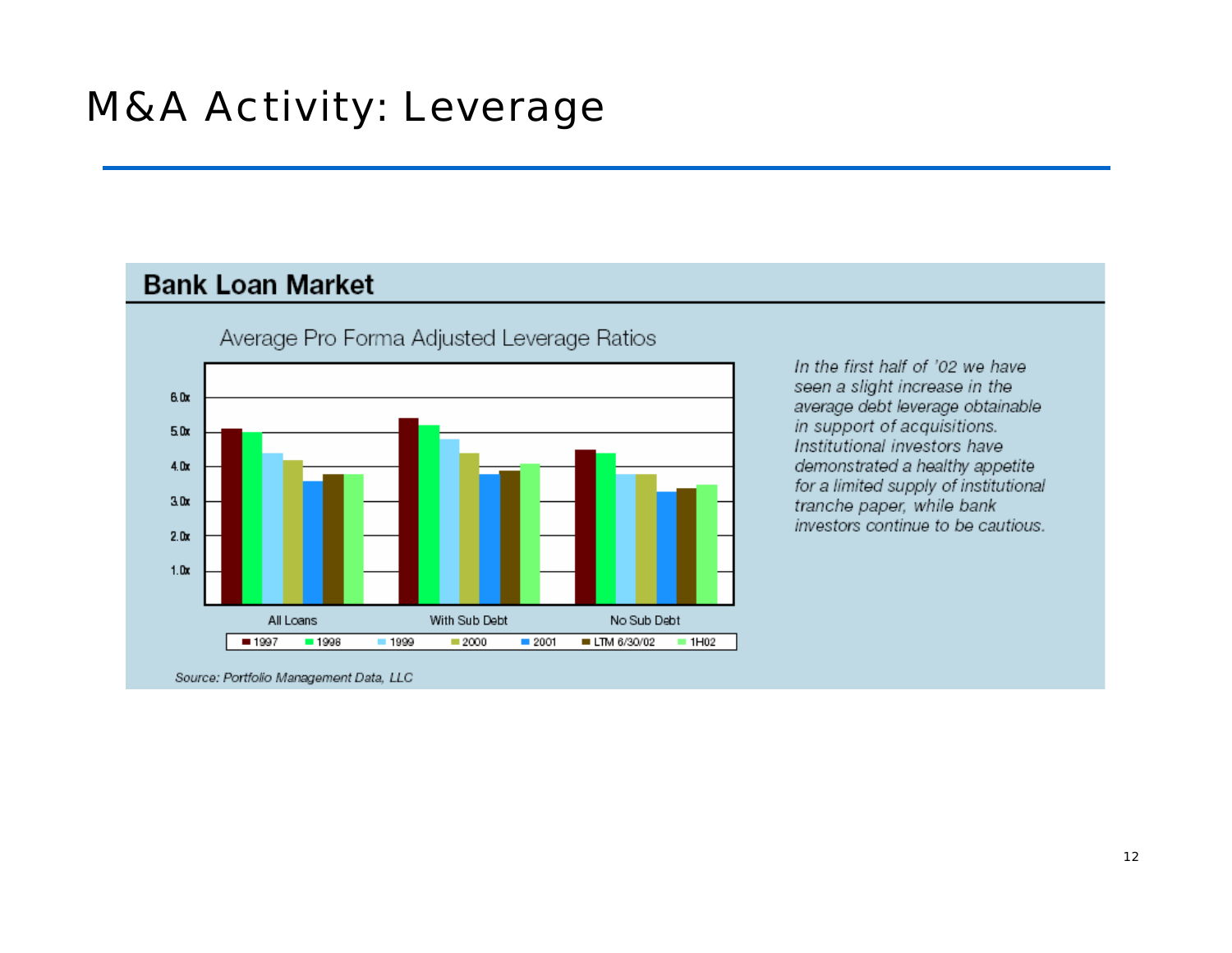#### **High Yield Bond Market**



High Yield Issue Volume

Source: Securities Data Corporation

Until recently, trends in the high yield market offered hope that this capital market would once again play a meaningful role in acquisition financing in a recovering economy. Unfortunately, concerns regarding corporate governance, and a supply/demand imbalance have negatively affected the high yield secondary market and funds flows to high yield investors. The primary issuance market, which enjoyed a robust level of activity in June, is looking at a light forward calendar. Nevertheless, a low and stable interest rate environment, investor cash positions that remain higher than historic levels, and strong YTD high yield returns in many sectors give reason to be optimistic.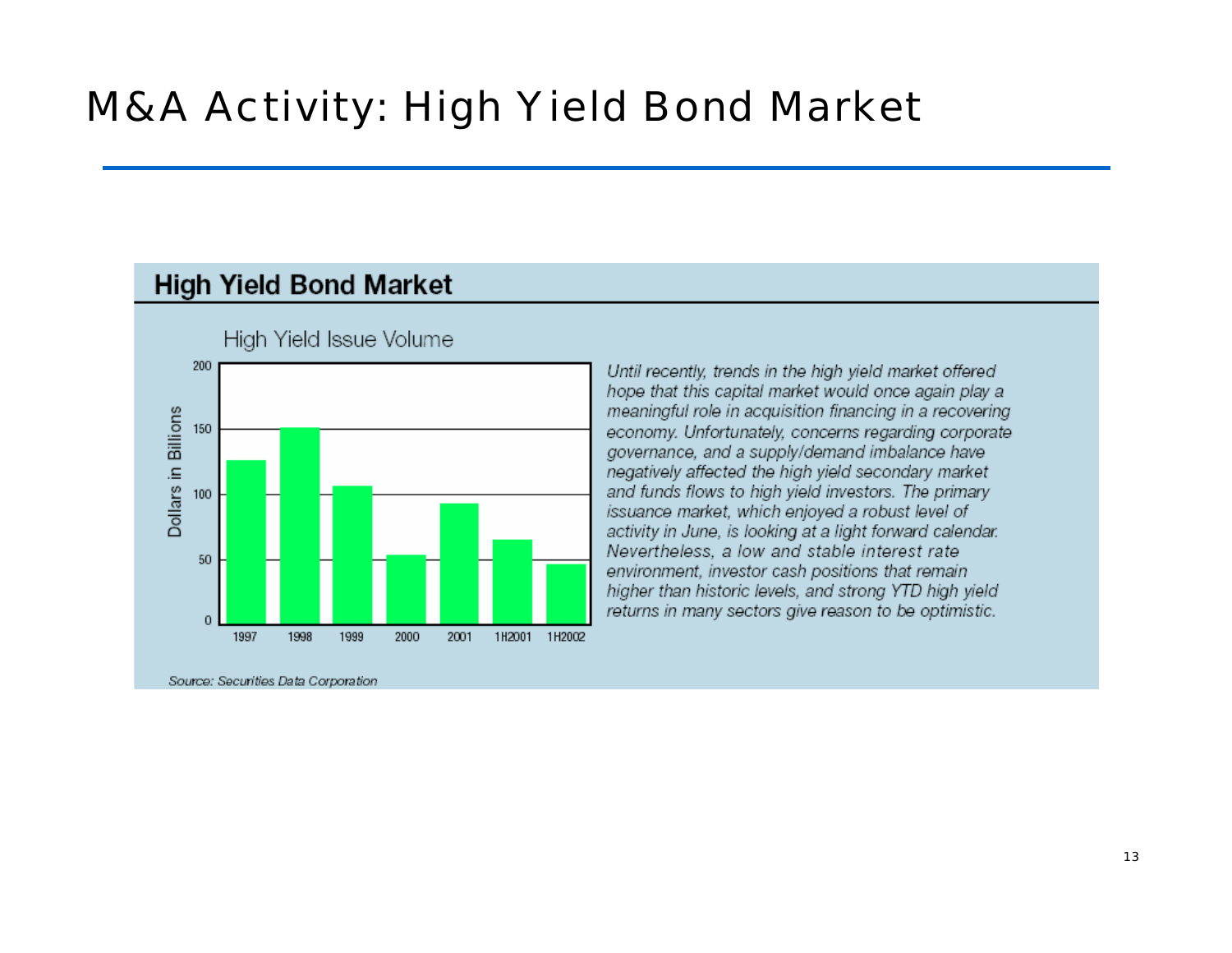| <b>Rank</b>    | <b>Industry Group</b>                    |     | Deals Value (\$b) |
|----------------|------------------------------------------|-----|-------------------|
|                | Drugs, Medical Supplies & Equipment      | 168 | 67813             |
| $\overline{2}$ | Communications                           | 166 | 20960             |
| 3              | Computer software, Supplies & Services   | 953 | 20804             |
| 4              | Brokerage, Investment & Mgmt Consulting  | 302 | 20277             |
| 5              | Banking & Finance                        | 202 | 19055             |
| 6              | Electric, Gas, Water & Sanitary Services | 102 | 15691             |
| 7              | Miscellaneous services                   | 550 | 14952             |
| 8              | <b>Broadcasting</b>                      | 73  | 10896             |
| 9              | Printing & Publishing                    | 117 | 9806              |
| 10             | Food processing                          | 68  | 9543              |
|                |                                          |     |                   |

So urc e: M erg erstat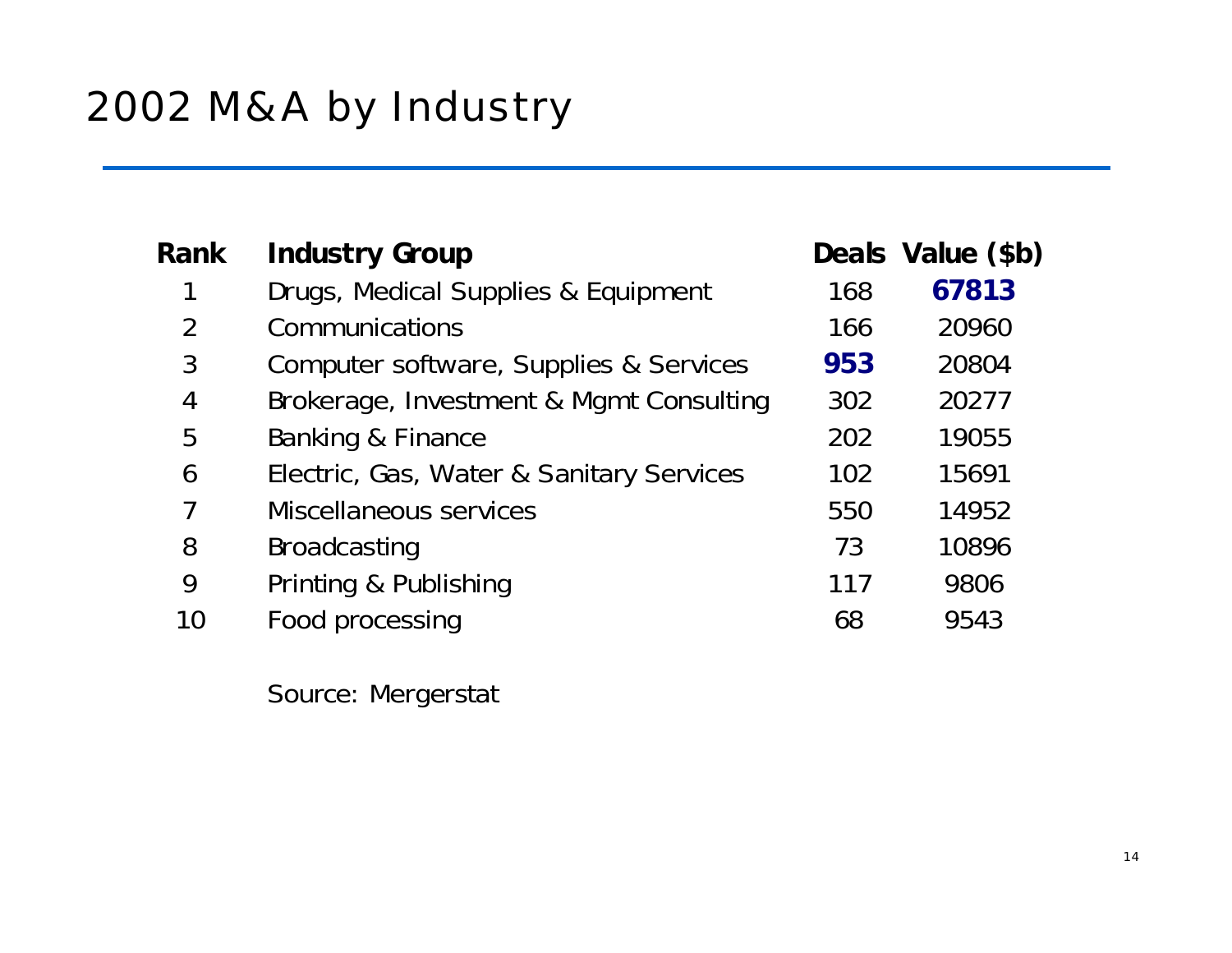# LBO Fund Growth 1990 vs 2000

**During t he boom years both n umber of LBO firms and funds available grew dramatically**

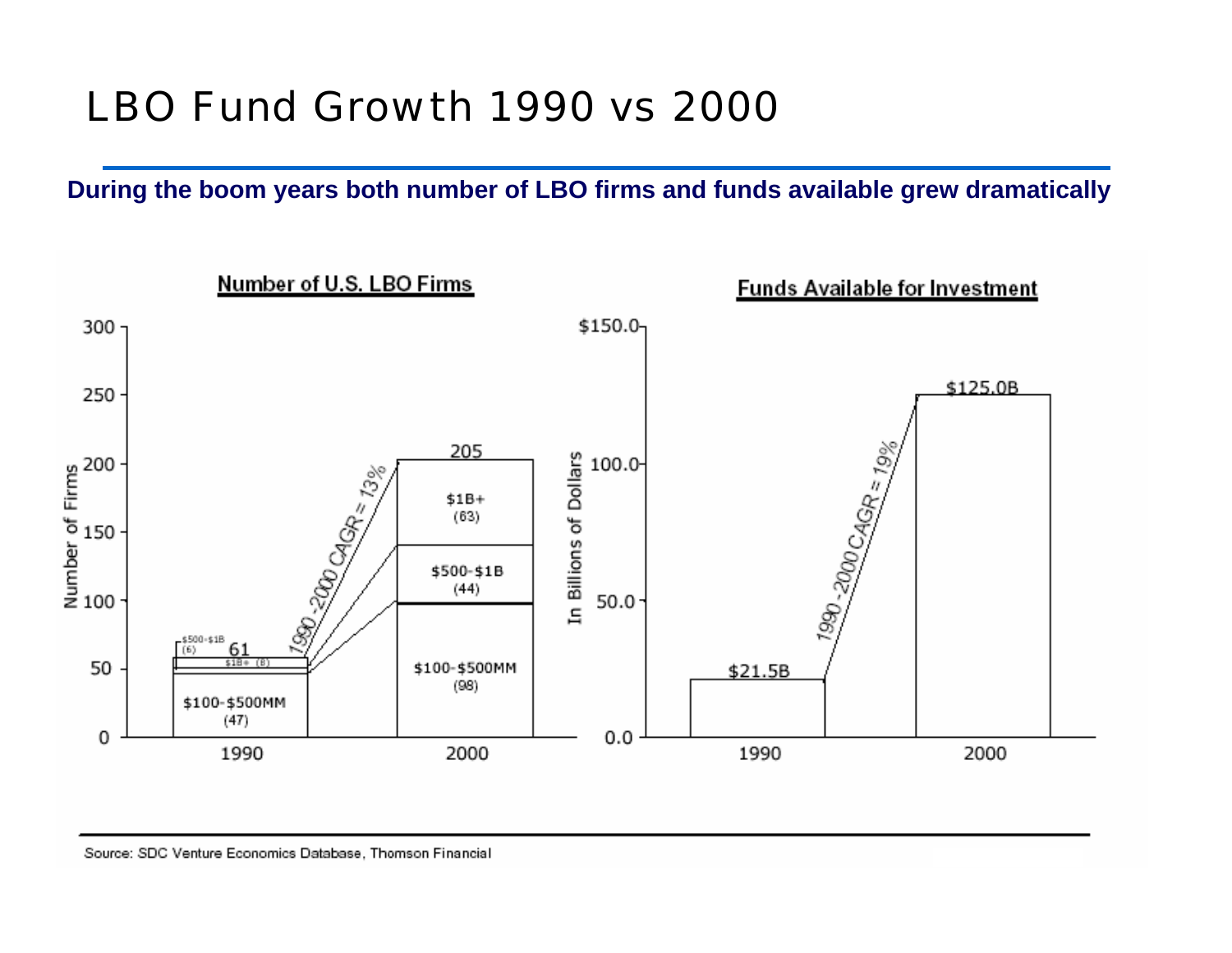# Recent transaction Volume and Leverage

#### Fewer deals being done with lesser debt component in the funding



Source: S&P/Portfolio Management Data Note: Represents LBO transactions of all sizes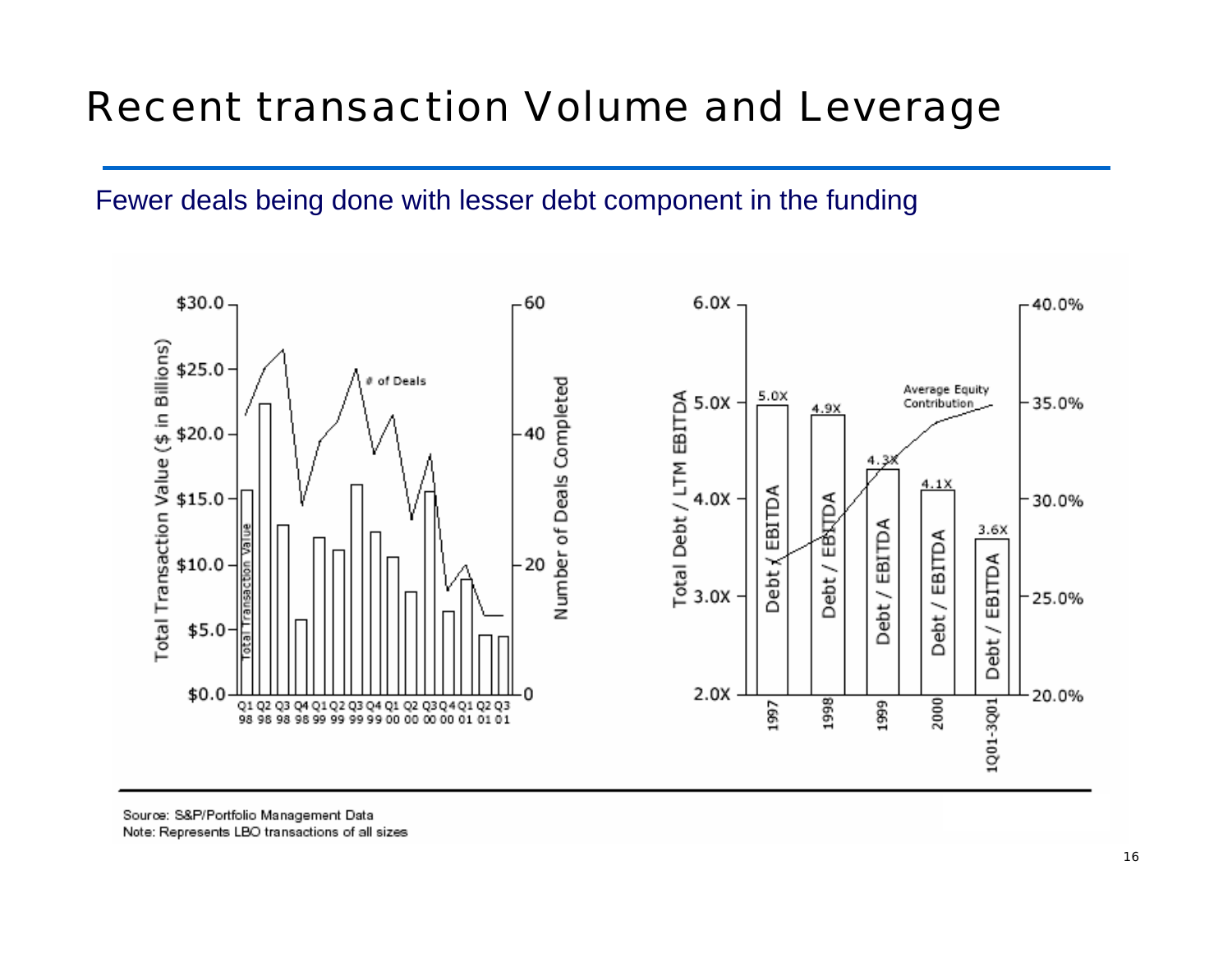# Higher returns than Equity

Over long term, Private equity and Buyouts have delivered higher returns

| Fund Type          | $\vert$ 20 year IRR $\vert$ |
|--------------------|-----------------------------|
| U.S. Venture       | 19.6%                       |
| U.S. Buyouts       | 19.1%                       |
| <b>S&amp;P 500</b> | 12.0%                       |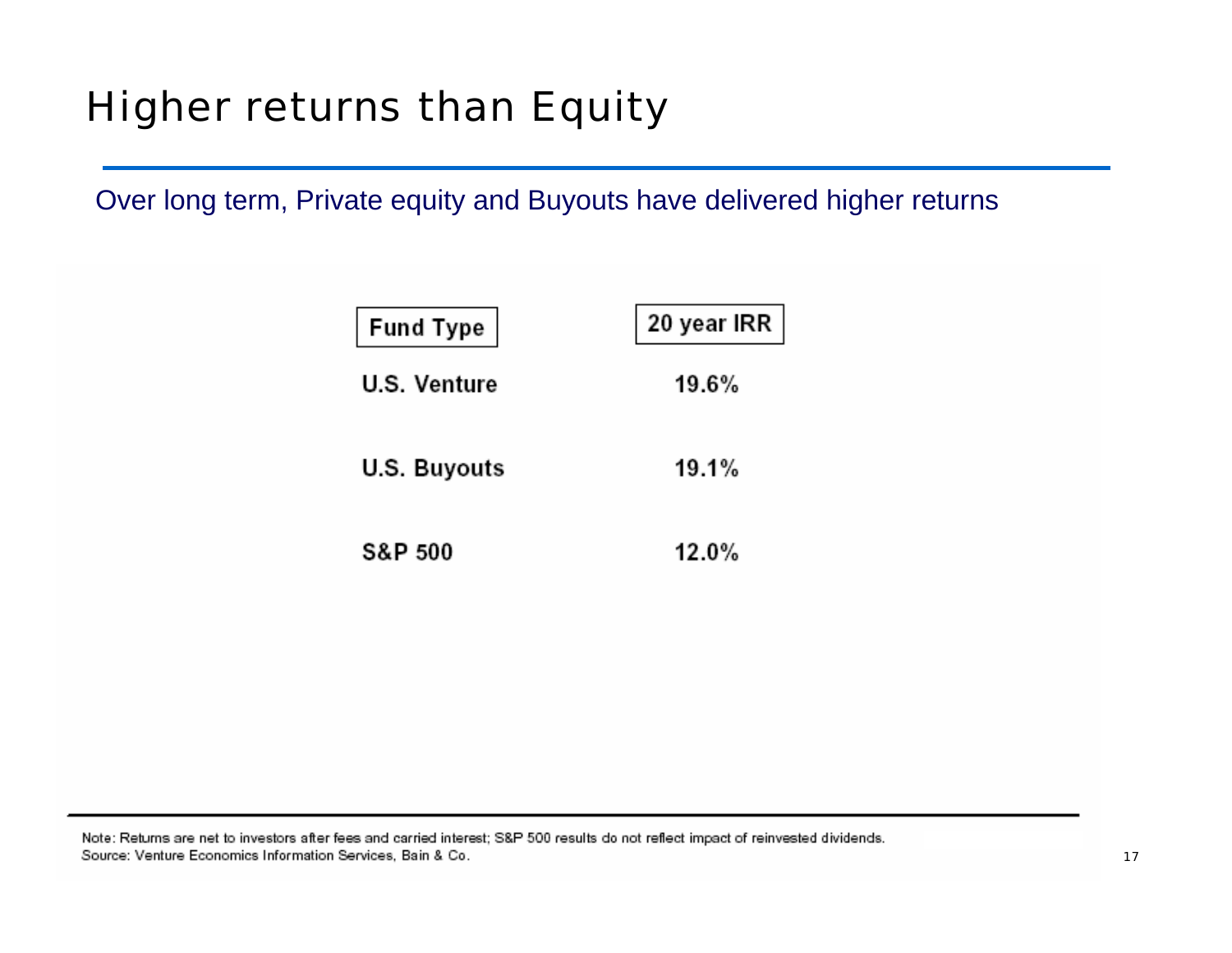# LBO Performance: Previous Recessions

During previous recessions more LBOs were completed at more attractive multiples



Note: Includes completed U.S. leveraged buyouts (as indicated by SDC) only. Based on enterprise value (i.e., rank value). Source: Buyouts survey of deal multiples; SDC Mergers & Corporate Transactions Database; Buyout Investments database.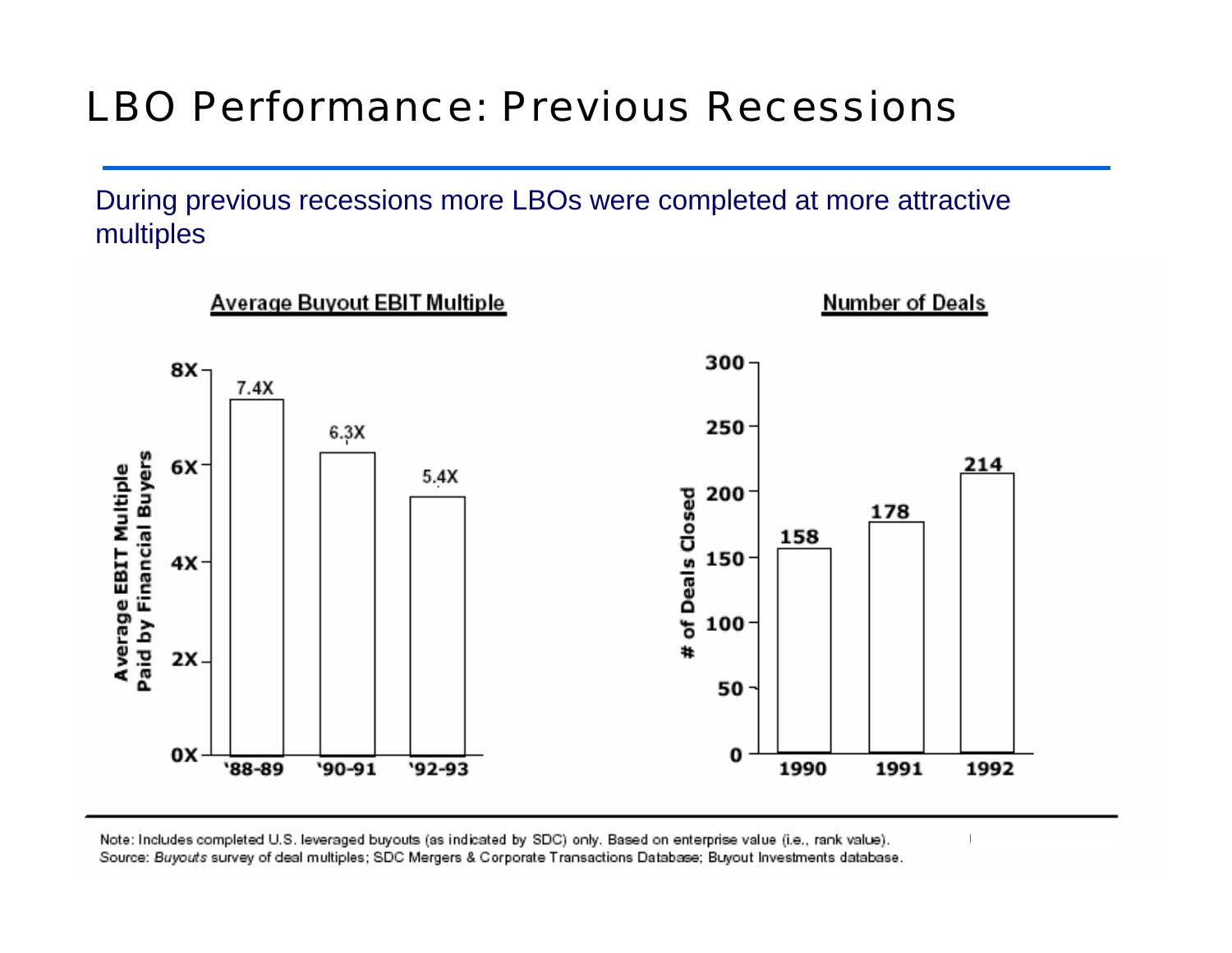# Buyout Deal Volume By Quarter Since 1995

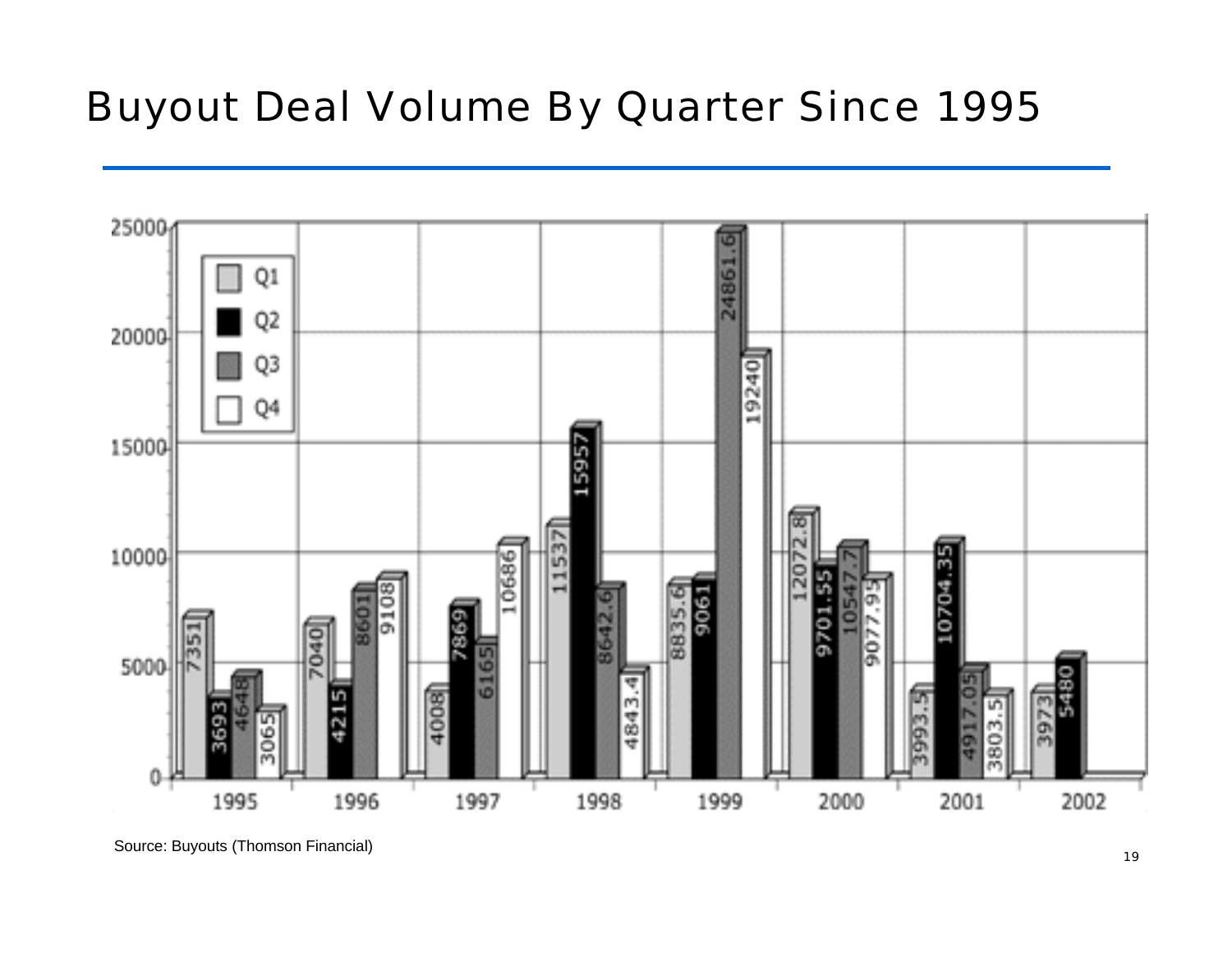# State of the LBO market



**Note:** All data include U.S. targets only. Deal Data include leveraged buyouts and other transactions involving financial buyers in which a majority interest or a remaining stake is involved.

Source: Buyouts ( Thomson Financial)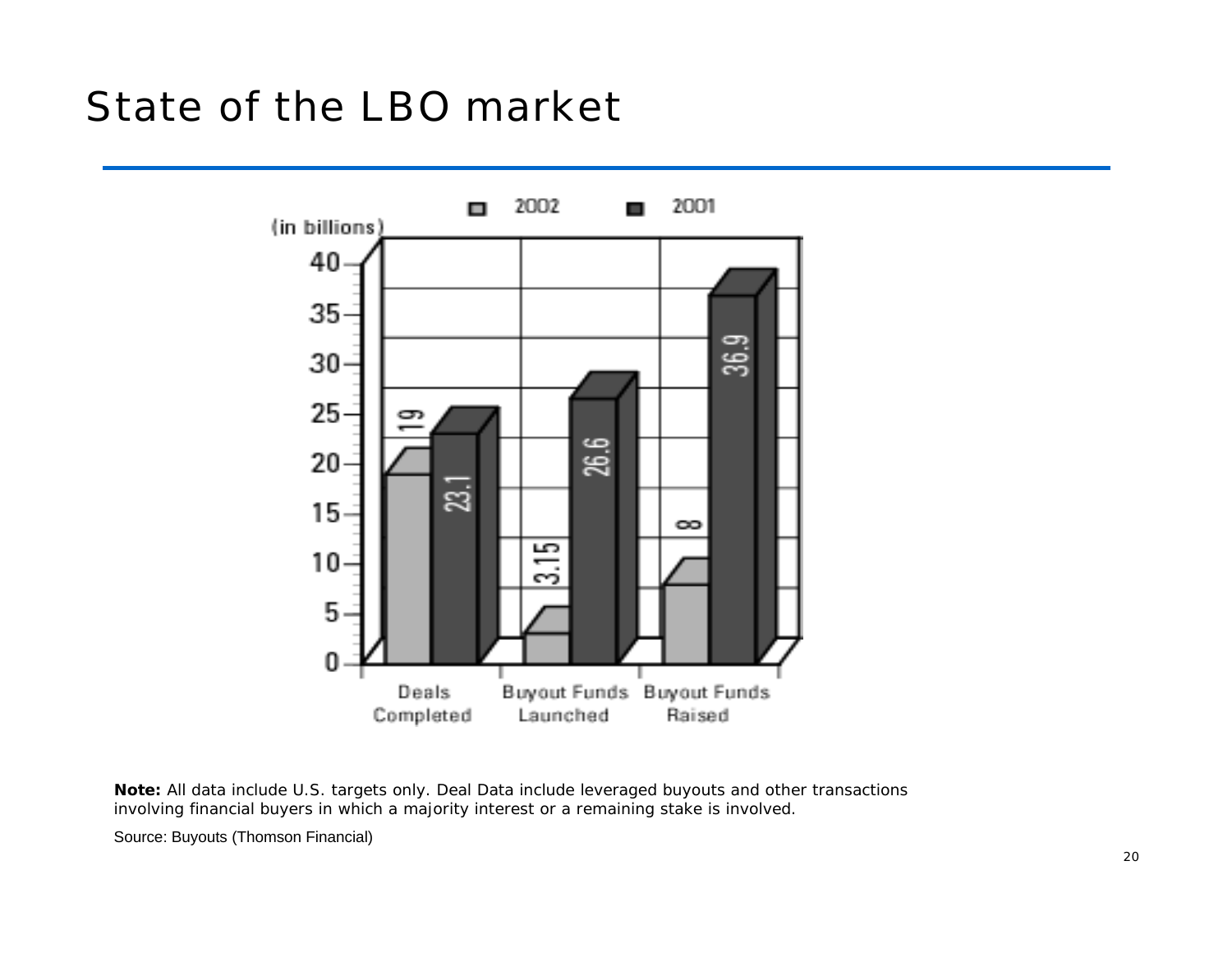#### **Average EBITDA multiples by sector**

|                   | 1999 | 2000 2001 |     |
|-------------------|------|-----------|-----|
| Manufacturing     | 6.8  | 6.6       | 6.6 |
| <b>Healthcare</b> | 5.2  | 6.8       | 5.8 |
| <b>Retail</b>     | 8.2  | 6.7       | 4.1 |
| <b>Services</b>   | 7.3  | 6.8       | 6.5 |
| Overall           | 74   | 6.7       |     |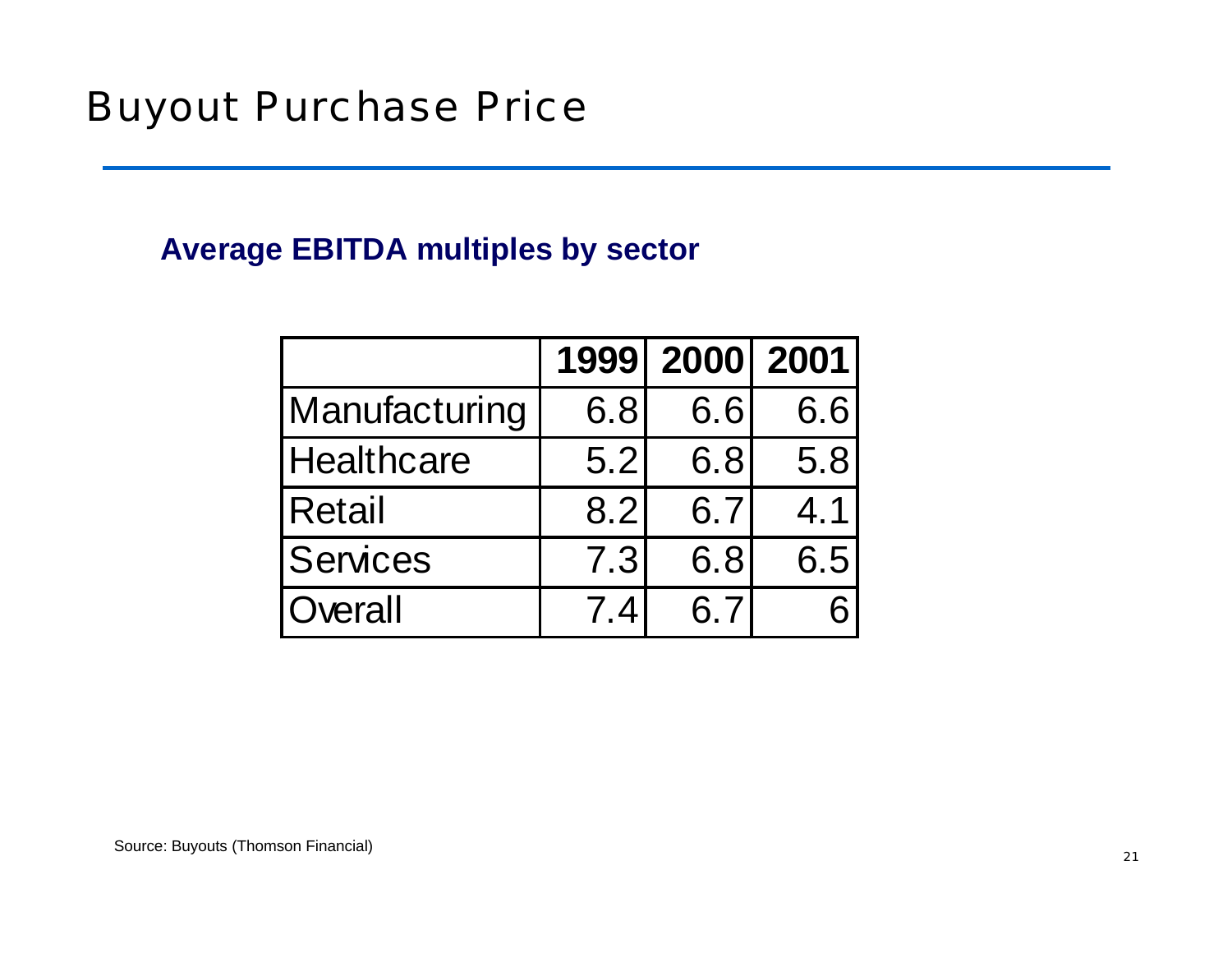### Buyout Purchase Price

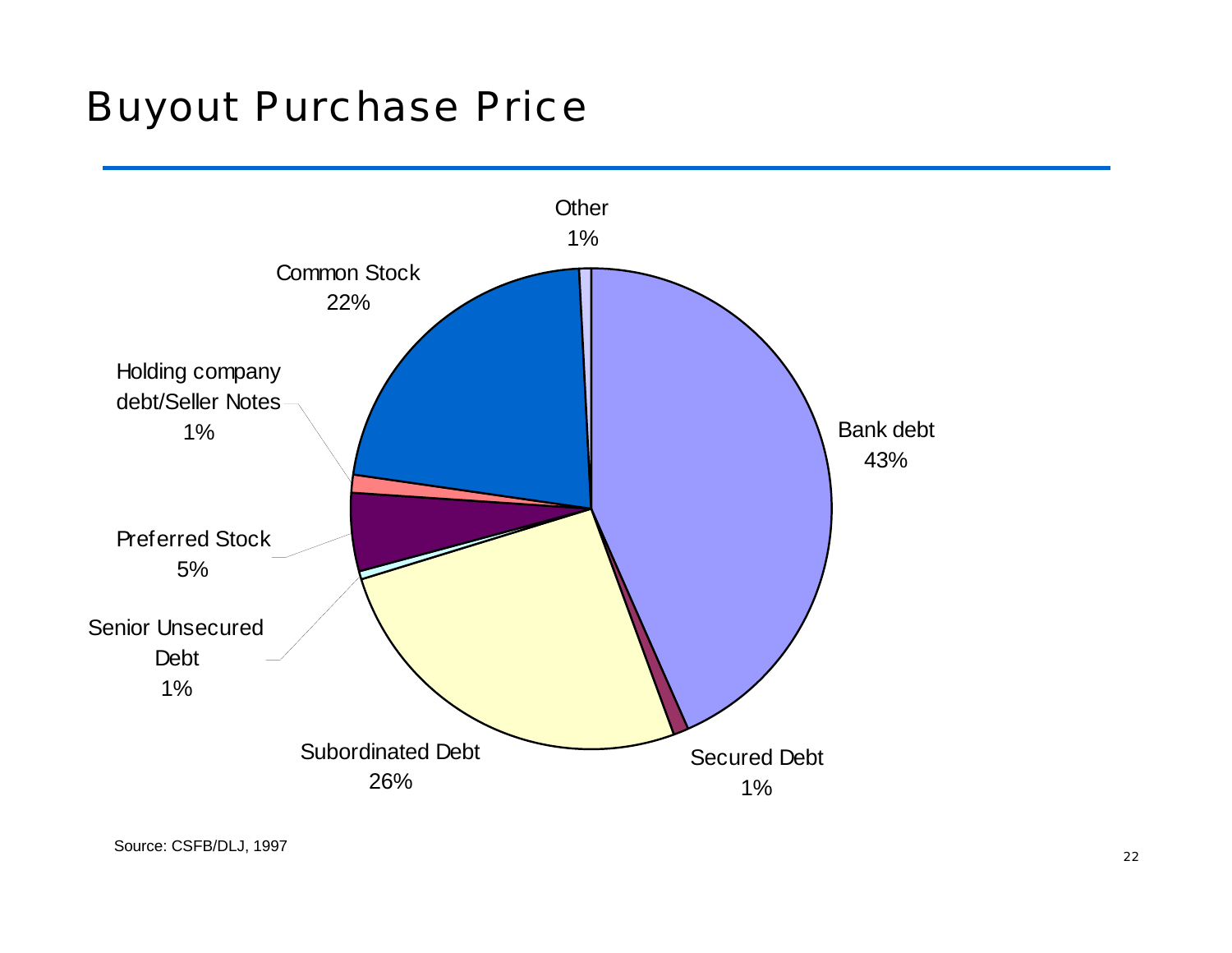# MBO Capital Structure: The Italian Case



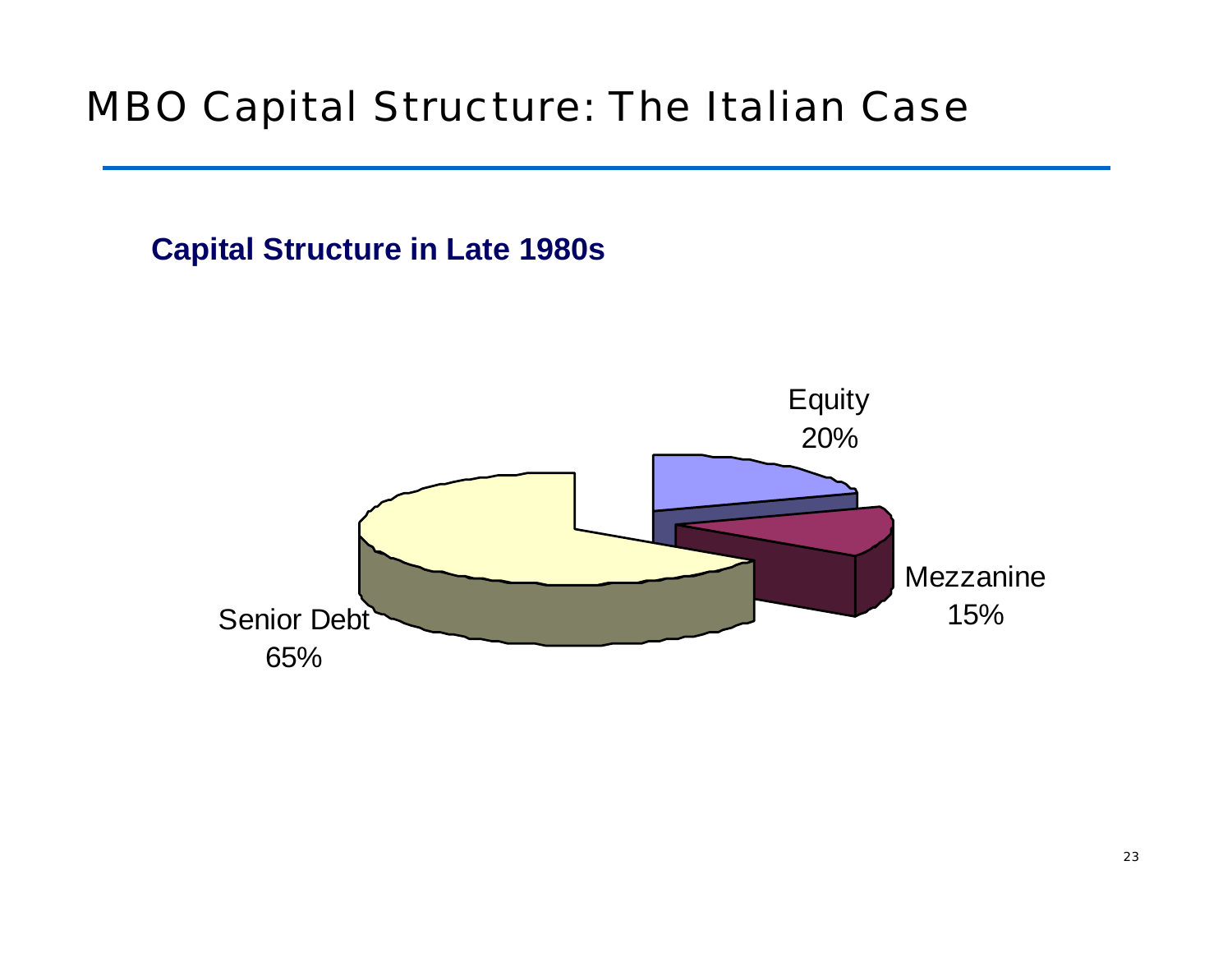# MBO Capital Structure: The Italian Case

### **Debt/Equity Ratio Trends**

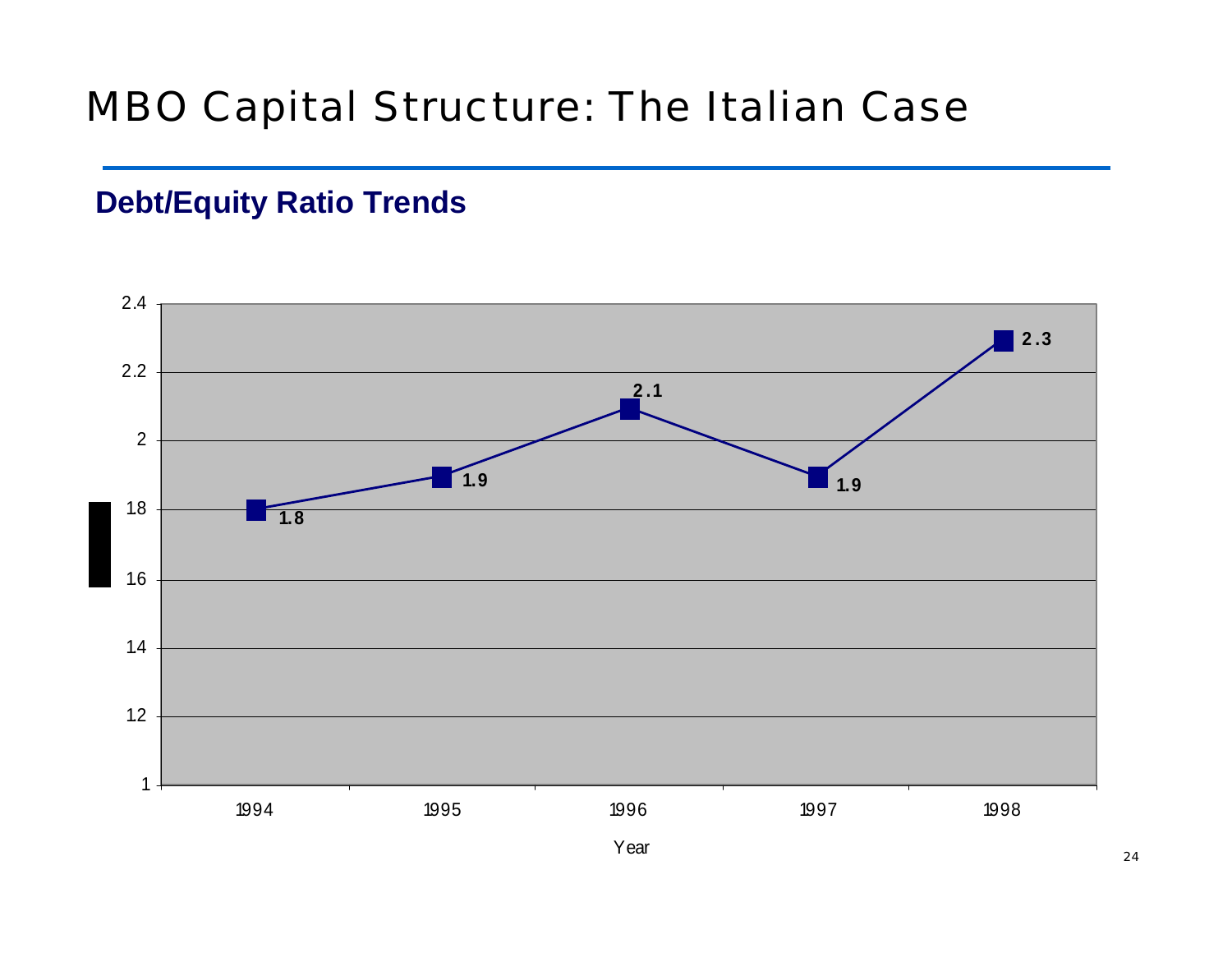# MBO Capital Structure: The Italian Case

### **Debt/Equity Ratio Trends**



**Ye a r s**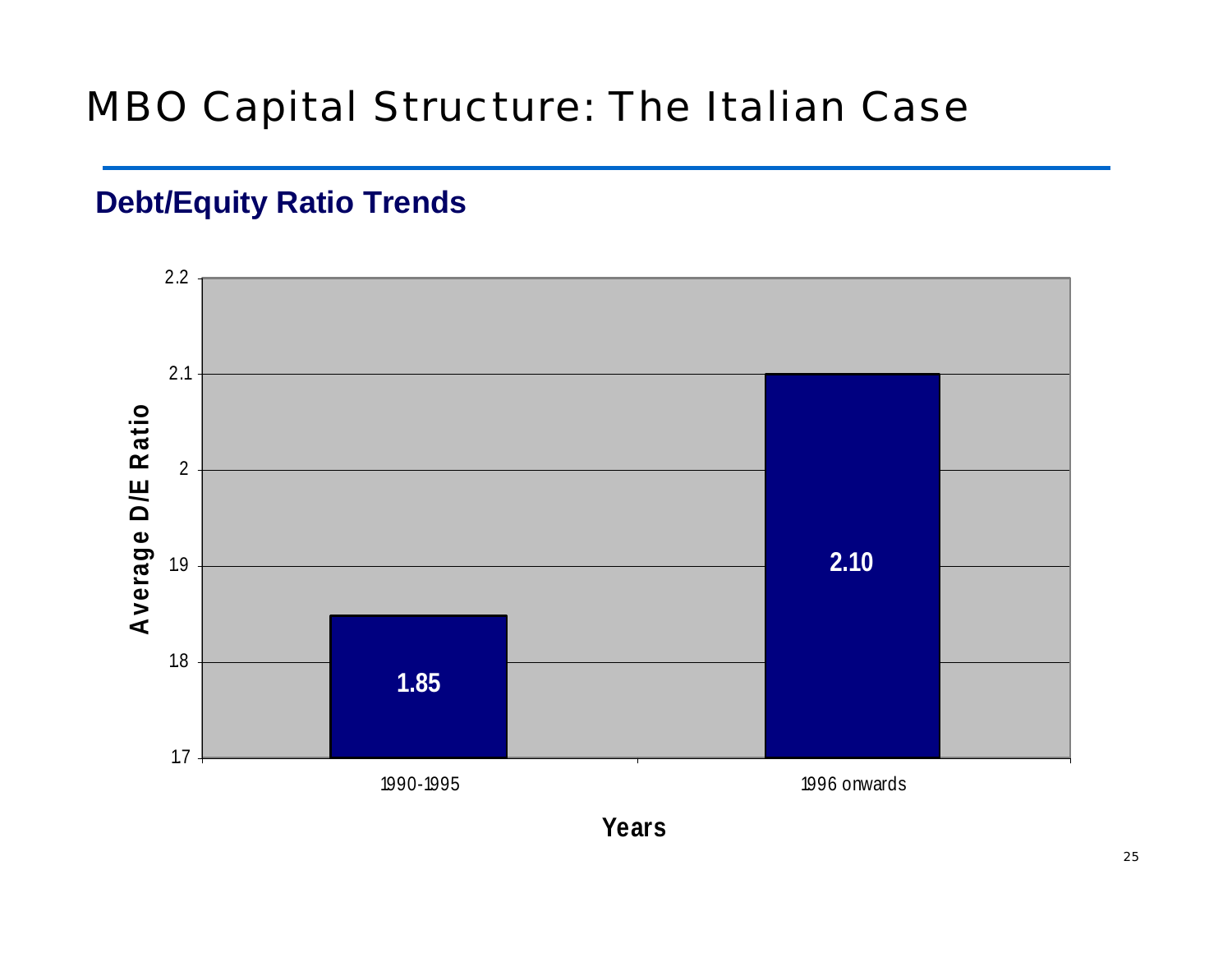# Theory of Leverage and Firm Valuation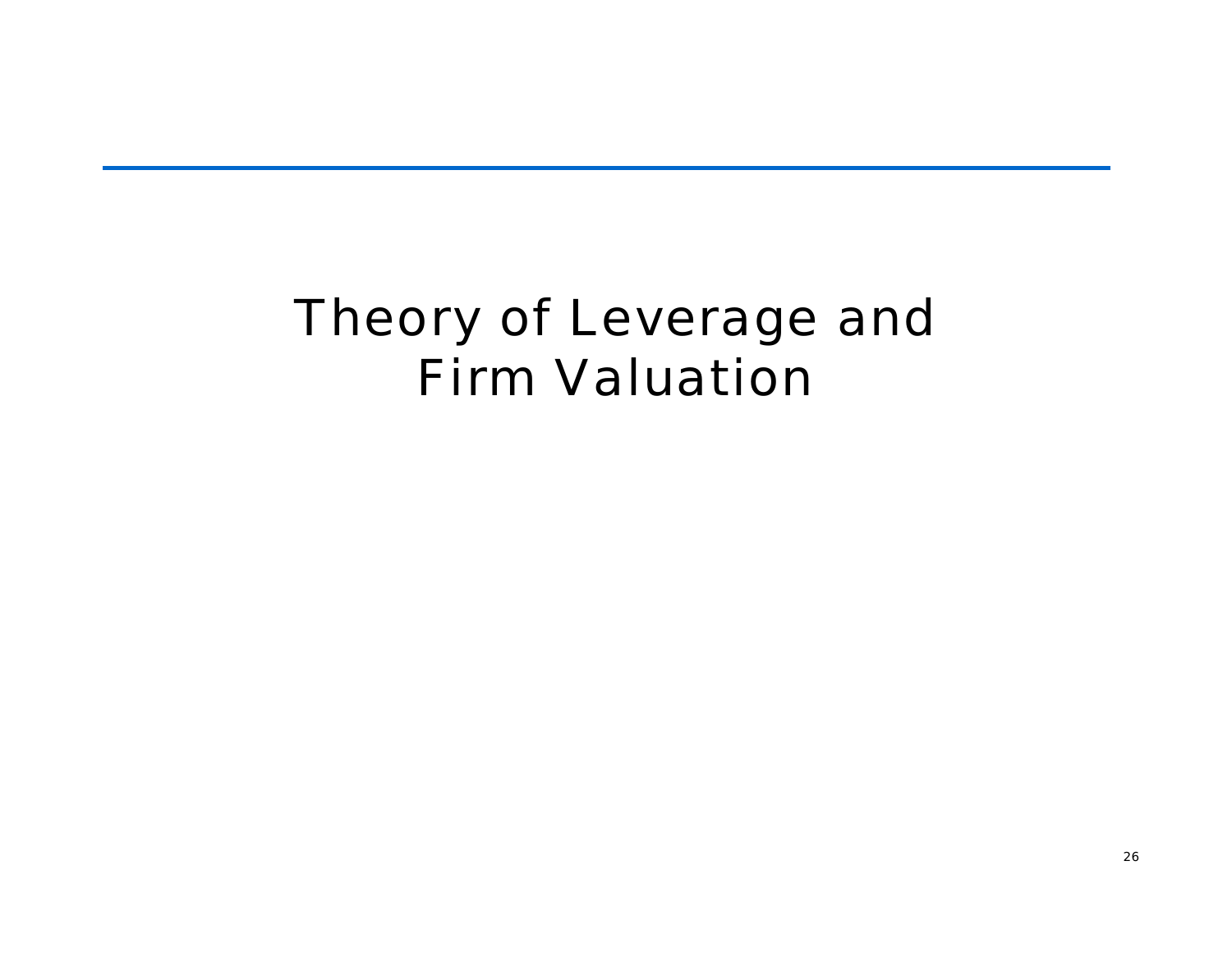# Original MM: No Taxes

# **Proposition I:**

• The value of the firm is NOT affected by changes in the capital structure.

• The cash flows of the firm do not change, therefore value doesn't change

# **Proposition II:**

• The WACC of the firm is NOT affected by capital structure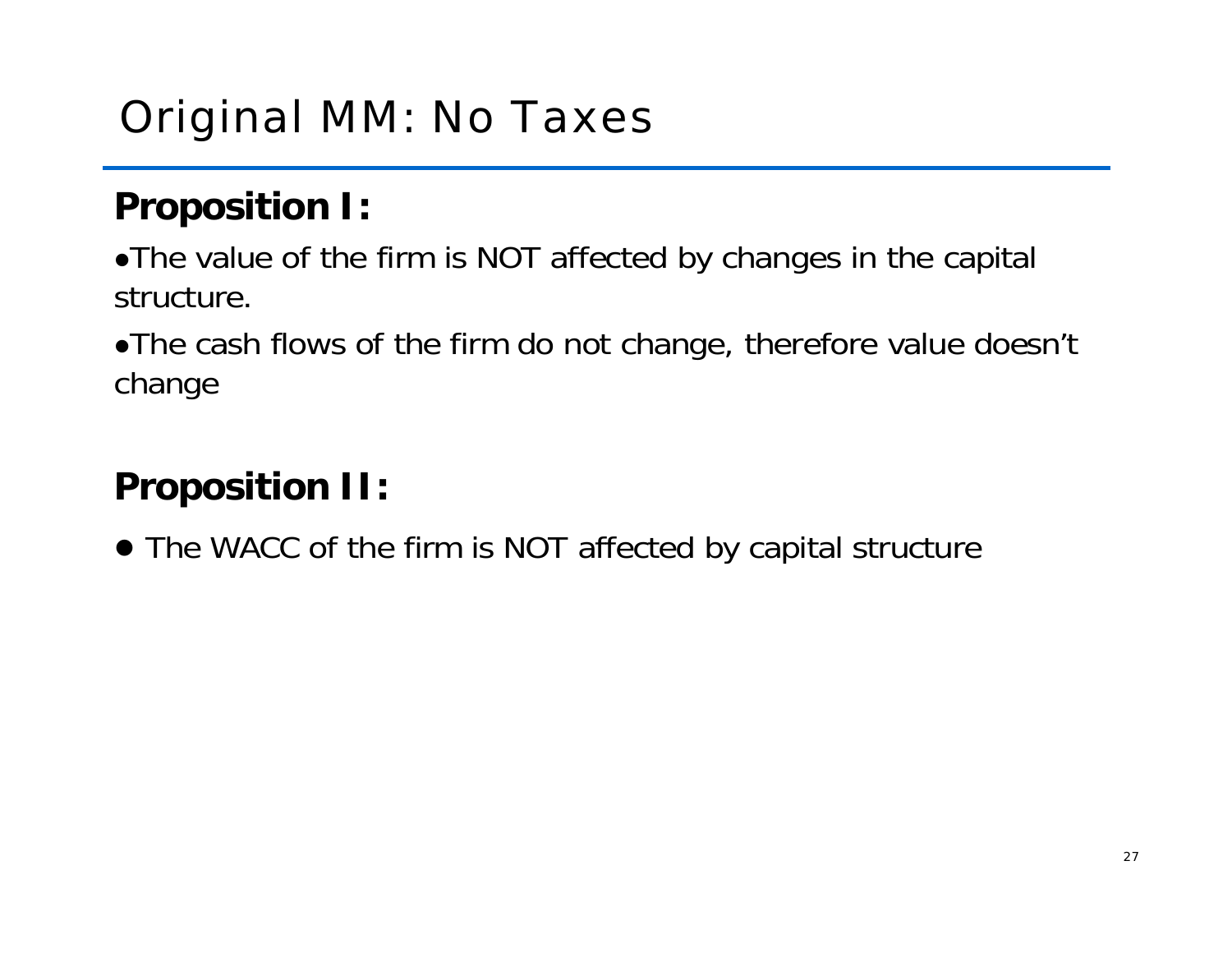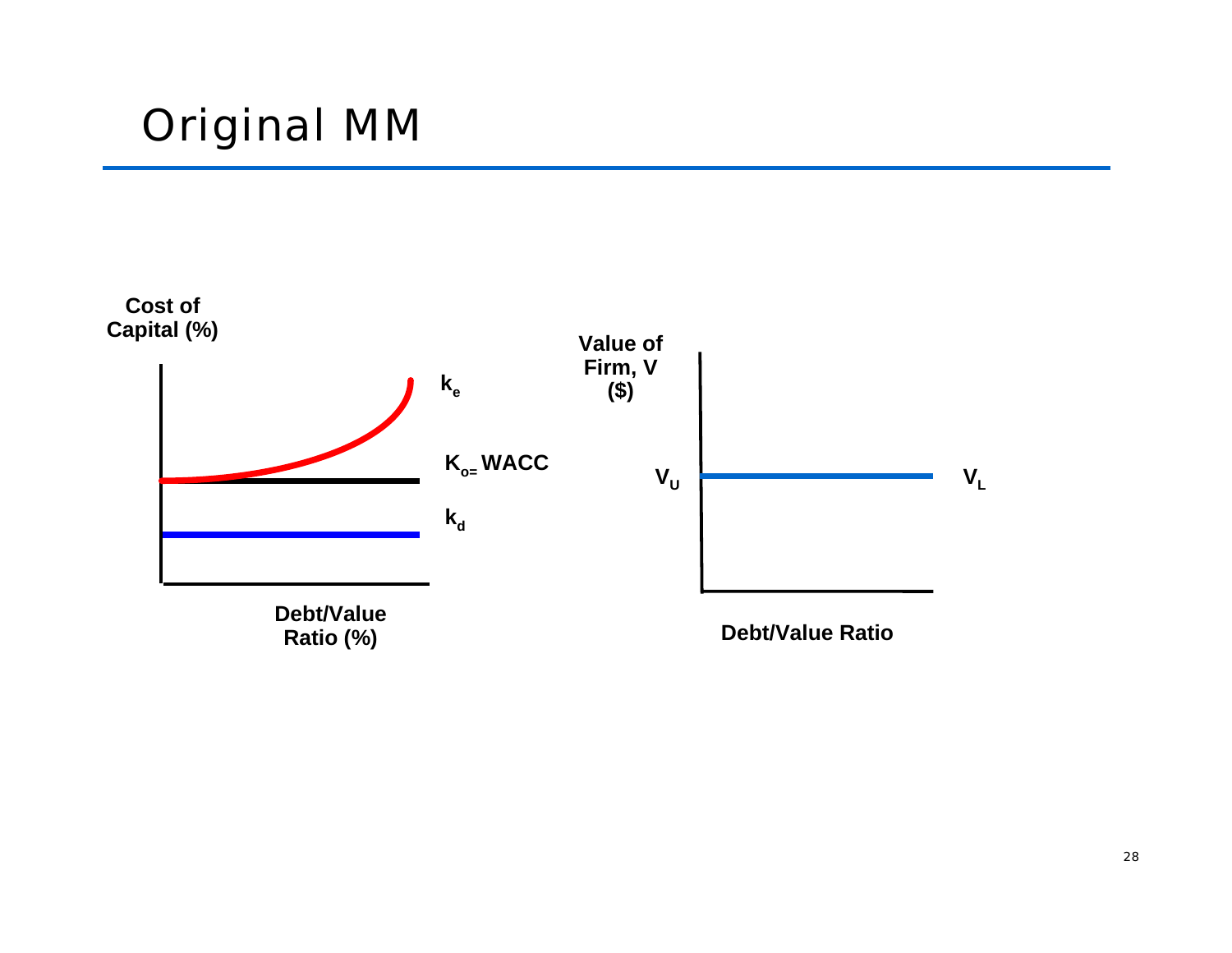## **Proposition I:**

• The value of the firm increases by the present value of the annual interest tax shield: V $_{\textrm{\tiny{L}}}$  = V $_{\textrm{\tiny{U}}}$  + PV of interest tax shield.

 $\bullet$ When corporate taxes are added,  $\mathsf{V}_\mathsf{L}$  increases as debt is added to the capital structure, and the greater the debt usage, the higher the value of the firm.

# **Proposition II:**

• The WACC decreases as D/E increases because of the government subsidy on interest payments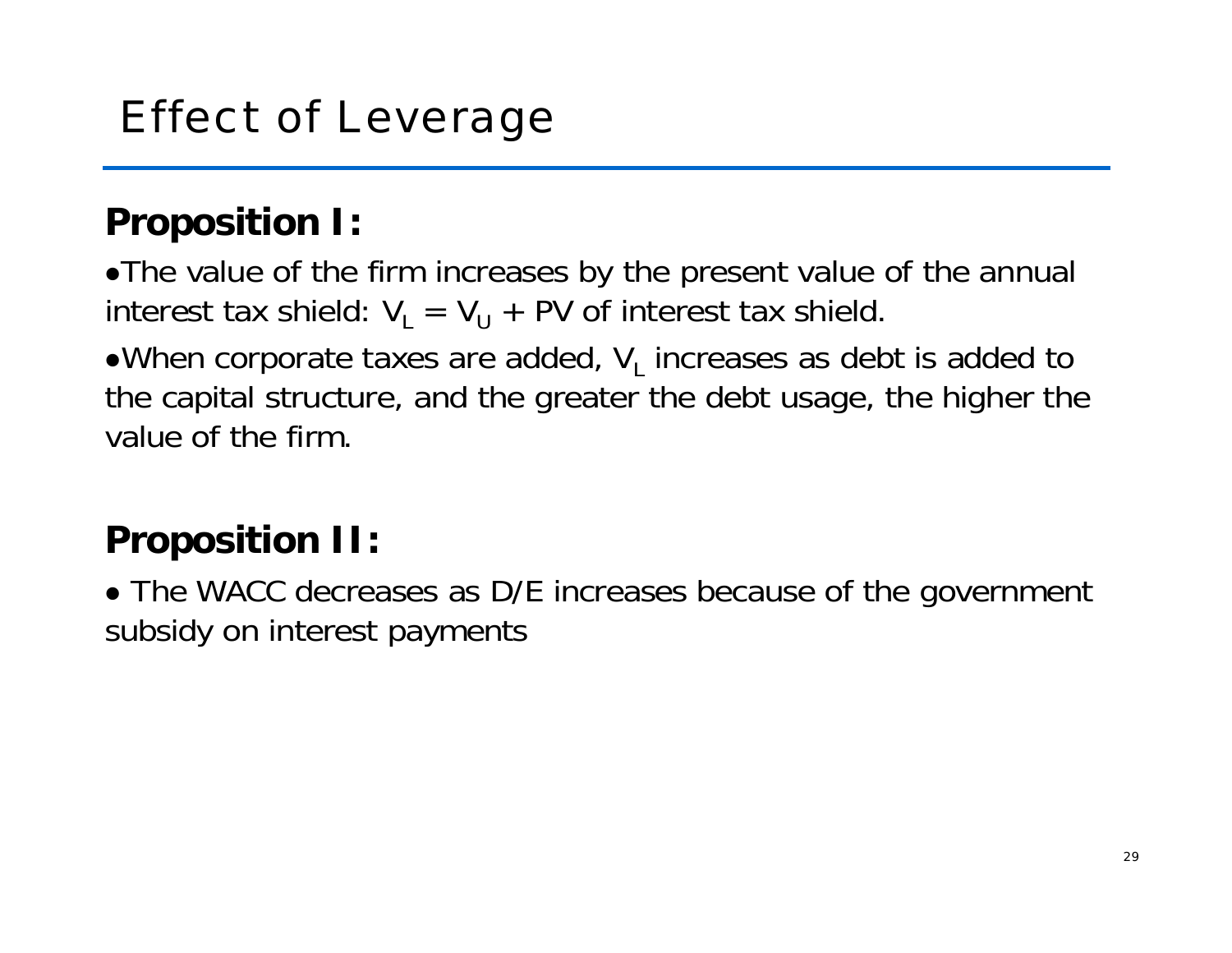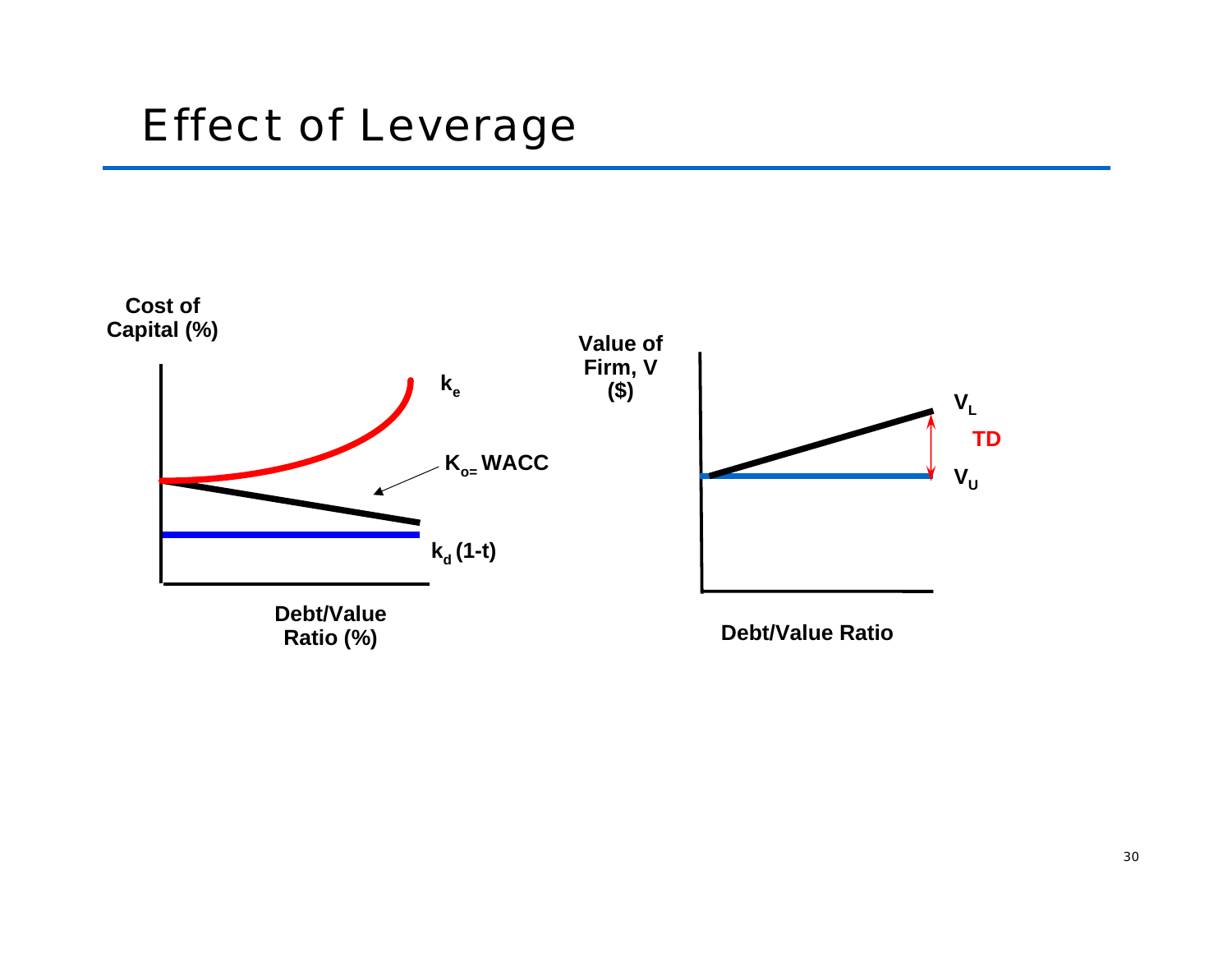# Effect of Leverage: Traditional Approach



**Optimal Debt/Value Ratio**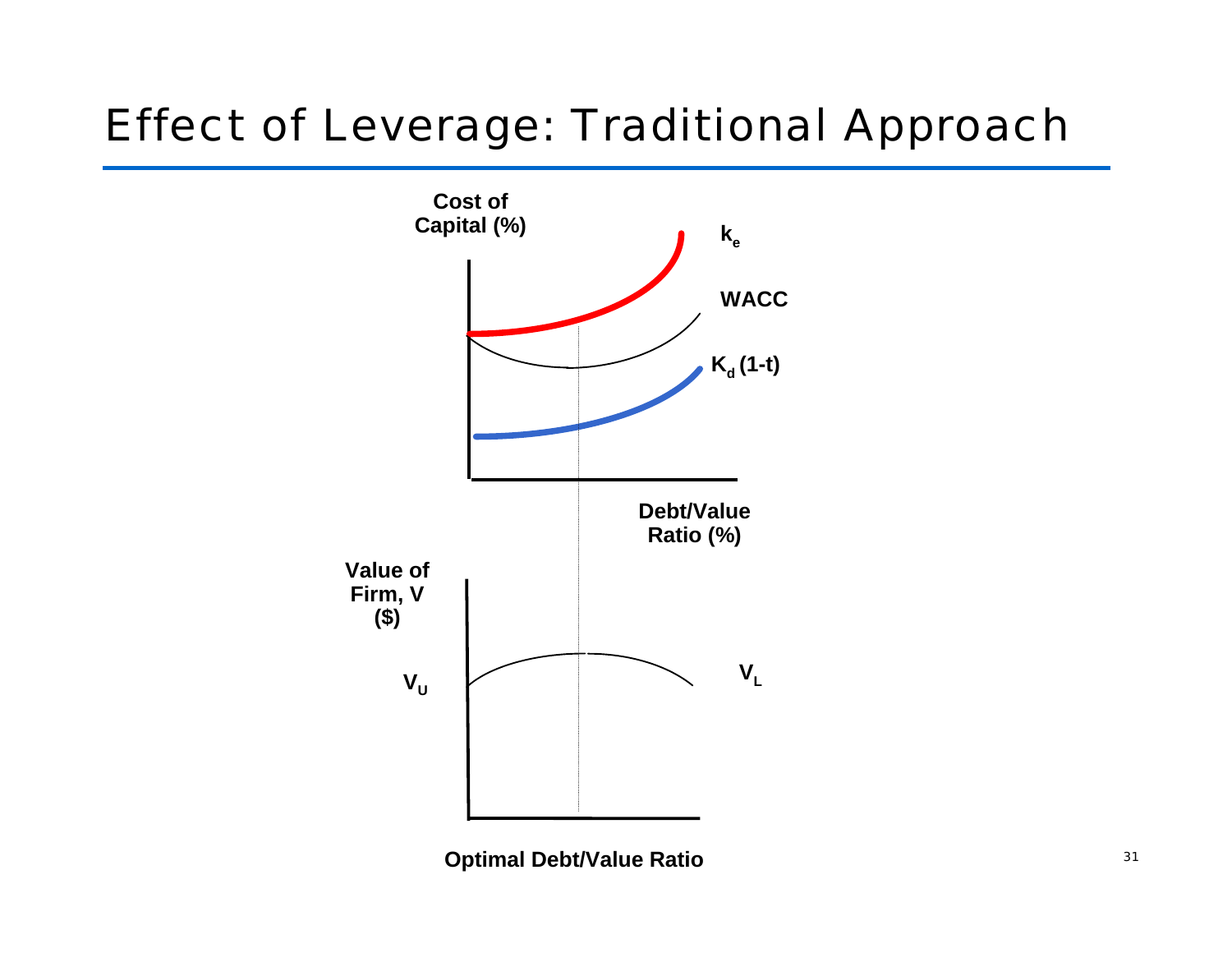# Net Effect of Leverage on Firm Value



#### Case 1

With no taxes or bankruptcy costs, the val ue of the firm and its weighted average cost of capital are not affected by capital structures.

#### Case 2

With corporate taxes and no bankruptcy costs, the val ue of the firm increases and the w eighted average cost of capital decreases as the amount of debt goes up.

#### Case 3

With corporate taxes a nd bankruptcy costs, the value of the firm,  $\mathsf{V}_{\mathsf{L}}$ , reaches a maximum at  $D^*$ , the optimal amount of borrowing. At the same time, the w eighted average cost of capital, WACC, is minimized at *D\*/E\**.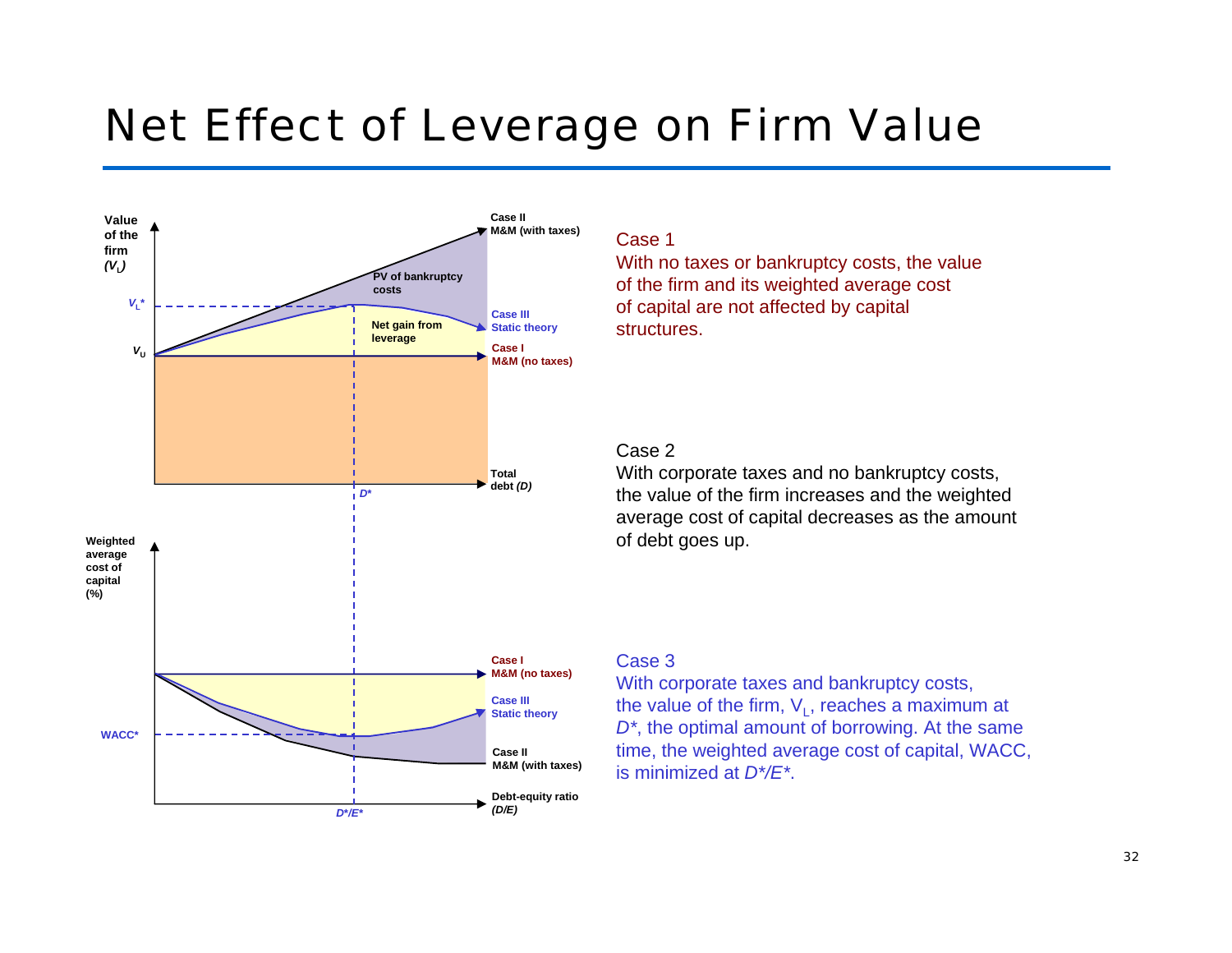# Restructuring and Value

| Case 1: Leveraging Up                  |           |              |        |                                |
|----------------------------------------|-----------|--------------|--------|--------------------------------|
| Debt for Equity Swap                   | 3000      |              |        |                                |
|                                        |           | Before After |        | Change (% Return)              |
| <b>EBIT</b>                            |           | 1000         | 1000   |                                |
| Debt                                   | <b>BV</b> | 2000         | 5000   | 3000                           |
| $(12 \text{ years})$                   | <b>MV</b> | 2000         | 4727   | 2727                           |
| Cost of Debt                           | Pre tax   | 8%           | 10%    | 2%                             |
|                                        | Post tax  | 4.80%        | 6%     | 1%                             |
| Tax rate                               |           | 40%          | 40%    |                                |
| Interest                               |           | 160          | 460    | 300                            |
| EBT                                    |           | 840          | 540    | $-300$                         |
| EAT                                    |           | 504          | 324    | $-180$                         |
| Cost of Equity                         |           | 12.50%       | 14.30% | 1.8%                           |
| <b>Equity Multiplier</b>               |           | 8            | 7      | $-1$                           |
| <b>Equity Value</b>                    |           | 4032         | 2268   | $(+3000)+1236 = 31%$           |
| Firm Value                             |           | 6032         | 6995   | $+963=16%$                     |
| Cost of capital                        |           | 10%          | 8.60%  | $-1.4%$                        |
|                                        |           |              |        |                                |
|                                        |           |              |        |                                |
| <b>EBIT</b>                            |           | 1000         | 1000   |                                |
| Interest                               |           | 160          |        | 460 $$ Tax Shield =?$          |
| <b>EBT</b>                             |           | 840          |        | 540 $$$ Bankruptcy Costs =?    |
| Taxes                                  |           | 336          |        | 216 Breakeven Multiplier $=$ ? |
| EAT                                    |           | 504          |        | 324 Cost of capital=?          |
| $WACC = 0.33(4.8%) +0.67(12.5%) = 10%$ |           |              |        |                                |

33